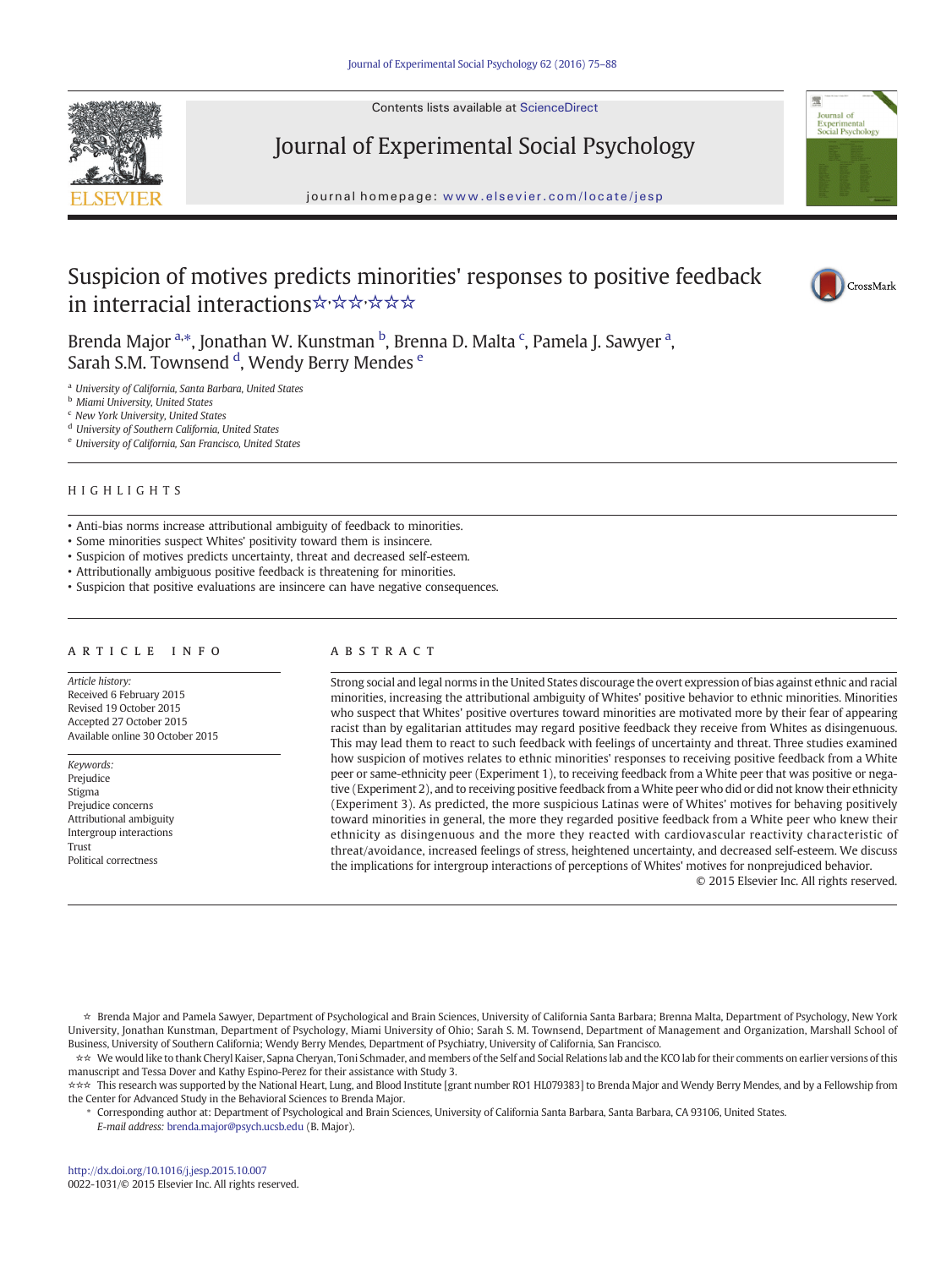# 1. Introduction

Over the last fifty years, strong social and legal norms have emerged in the United States discouraging the overt expression of bias against ethnic and racial minorities [\(Crandall, Eshleman, & O'Brien, 2002](#page-11-0)). Many researchers have documented the impact of these anti-bias norms on Whites' behavior in interracial interactions (e.g., [Croft &](#page-12-0) [Schmader, 2012; Norton, Sommers, Apfelbaum, Pura, & Ariely, 2006;](#page-12-0) [Plant & Devine, 1998; Shelton, 2003](#page-12-0); see [Vorauer, 2006](#page-13-0)). In contrast, almost no research has examined how perception of these norms relates to ethnic minorities' reactions to evaluative feedback in interracial interactions. We suggest that the perception of strong social norms discouraging expression of bias against minorities, although having many benefits, has also increased the attributional ambiguity of Whites' positive behavior to ethnic minorities. Minorities who suspect that Whites' positive overtures toward minorities are motivated more by their fear of appearing racist than by egalitarian attitudes may regard positive feedback they receive from Whites as disingenuous. This, in turn, may lead them to react to such feedback with feelings of uncertainty and threat. We tested this hypothesis in three experiments using both cardiovascular reactivity and decreases in self-esteem to index threat.

#### 2. Attributional ambiguity in interethnic interactions

Discerning others' true motives can be difficult, especially in interracial interactions [\(Crocker & Major, 1989](#page-11-0)). Not only do people sometimes lie or hide their true feelings, but they also often omit key information, particularly when it is negative [\(Bergsieker, Leslie, Constantine, &](#page-11-0) [Fiske, 2012\)](#page-11-0). Ethnic minorities typically are aware that they are vulnerable to being a target of negative stereotypes, prejudice, or discrimination in interethnic encounters ([Crocker, Major, & Steele, 1998\)](#page-11-0). Consequently, when ethnic minorities receive negative feedback from Whites who know their race, they often experience attributional ambiguity with regard to its cause, i.e., uncertainty regarding whether their treatment is motivated by racial bias or deserved [\(Crocker & Major,](#page-11-0) [1989; Major & Crocker, 1993](#page-11-0)). A well-established literature has shown that ethnic minorities and other members of stigmatized groups often experience negative treatment or feedback in intergroup encounters as attributionally ambiguous, with important implications for cognition, affect, and health [\(Major, Quinton & McCoy, 2002\)](#page-12-0).

The present work extends the literature on attributional ambiguity in several important ways. First, it provides an important extension by investigating within-group differences in suspicion of Whites' motives in interracial interactions. Second, it extends this literature by focusing on attributional ambiguity surrounding positive and not just negative feedback to stigmatized groups. Although far less studied, positive treatment in interethnic interactions may be even more attributionally ambiguous for ethnic minorities than negative treatment. There are a number of reasons why positive feedback might be attributionally ambiguous (see [Major & Crocker, 1993\)](#page-12-0). For example, members of stigmatized groups may be uncertain whether positive feedback reflects genuine caring or indicates pity. They also may be uncertain whether positive feedback reflects "shifting standards" and lower expectations on the part of the evaluator (e.g., [Biernat & Manis, 1994](#page-11-0)). Yet a third reason that positive feedback can be attributionally ambiguous, and the one that we focus on here, is that members of stigmatized groups may be uncertain of the extent to which positive feedback is motivated by the evaluator's self-presentational concerns, specifically, his or her desire to not appear prejudiced.

Strong social and legal norms in the United States discourage the overt expression of bias against ethnic and racial minorities ([Crandall](#page-11-0) [et al., 2002](#page-11-0)). These norms, although beneficial in helping to reduce overt racial discrimination, have made Whites' true attitudes and motives more difficult to decipher. Whites are aware that they are stereotyped as racist, and many strongly desire to be seen as likable by ethnic minorities [\(Bergsieker, Shelton, & Richeson, 2010\)](#page-11-0). Many studies have shown that in order to avoid the stigma of being labeled racists, Whites often conceal racial biases behind smiles and amplified positivity toward minorities. For example, Whites often behave more positively toward racial minorities in public than they do in private and express more positive racial attitudes on controllable, explicit measures than on difficult to control, implicit measures (e.g., [Devine, 1989;](#page-12-0) [Dovidio, Gaertner, Kawakami, & Hodson, 2002](#page-12-0)). In trying to act or appear nonprejudiced, Whites sometimes "over-correct" in their treatment of ethnic minorities ([Vorauer & Turpie, 2004](#page-13-0)), acting overly friendly toward Blacks [\(Plant & Devine, 1998\)](#page-12-0) and evaluating the same work more favorably when it is believed to be written by Blacks than Whites, especially when responses are public [\(Carver, Glass, &](#page-11-0) [Katz, 1978; Harber, 1998, 2004](#page-11-0)). Furthermore, external concerns with avoiding the appearance of prejudice can lead Whites to amplify positive and conceal negative responses toward Blacks [\(Croft & Schmader,](#page-12-0) [2012; Mendes & Koslov, 2013](#page-12-0)). Thus, strong anti-prejudice norms may function as a double-edged sword, potentially leading Whites (at least those externally motivated to appear unprejudiced) to give minorities overly positive feedback and withhold useful negative feedback [\(Crosby & Monin, 2007\)](#page-12-0).

Surprisingly, despite a large body of research examining minorities' attributions for and responses to negative treatment in interracial interactions (see [Major, Quinton, et al., 2002](#page-12-0) for a review), only a handful of studies has examined how minorities interpret and react to attributionally ambiguous positive feedback in interracial interactions. In the one of the first studies to examine this question, [Crocker,](#page-12-0) [Voelkl, Testa, and Major \(1991\)](#page-12-0) exposed Black students to positive or negative feedback from a White peer. Half were led to believe their partner did not know their race, thus removing race as a potential cause of their feedback. The other half were led to believe their partner knew their race, making the feedback attributionally ambiguous. Black students' self-esteem increased after receiving positive interpersonal feedback from a White peer who they believed did not know their race, but decreased when they believed the White peer did know their race. [Hoyt, Aguilar, Kaiser, Blascovich, and Lee \(2007\)](#page-12-0) conceptually replicated this pattern, finding a decrease in self-esteem among Latina participants who were led to believe that White peers who evaluated them positively thought they were Latina (making the feedback attributionally ambiguous) compared to Latinas led to believe the evaluator thought they were White. [Mendes, Major, McCoy, and Blascovich](#page-12-0) [\(2008\)](#page-12-0) extended this paradigm using physiological measures rather than decreases in self-esteem to index threat. Black students received positive or negative interpersonal feedback from a same-race or otherrace peer who knew their ethnicity. Black participants interacting with a Black partner who had given them positive feedback showed a pattern of cardiovascular reactivity characteristic of challenge or approach motivation, generally considered an adaptive cardiovascular response. In contrast, Black participants interacting with a White partner who had given them positive feedback evinced a pattern of cardiovascular reactivity characteristic of threat or avoidant motivation, generally considered a maladaptive cardiovascular response.

Collectively, these three studies demonstrate a provocative and counterintuitive effect – that in attributionally ambiguous situations, positive, accepting feedback from White peers can feel threatening to ethnic minorities, as indexed by lowered self-esteem or a threat/ avoidant pattern of cardiovascular reactivity. None of these studies, however, directly addressed why this pattern occurred. One potential explanation, and the one we focus on here, is that anti-bias norms have made positive feedback from Whites to minorities attributionally ambiguous by creating a salient external motive for a White individual to give positive feedback to an ethnic minority target (e.g., she is afraid of looking prejudiced; [Crocker & Major, 1989\)](#page-11-0). In particular, we suggest that the perception that strong anti-bias norms constrain Whites' behavior makes minorities suspicious of Whites' true attitudes and motives for giving them positive feedback. Suspicion is "the belief that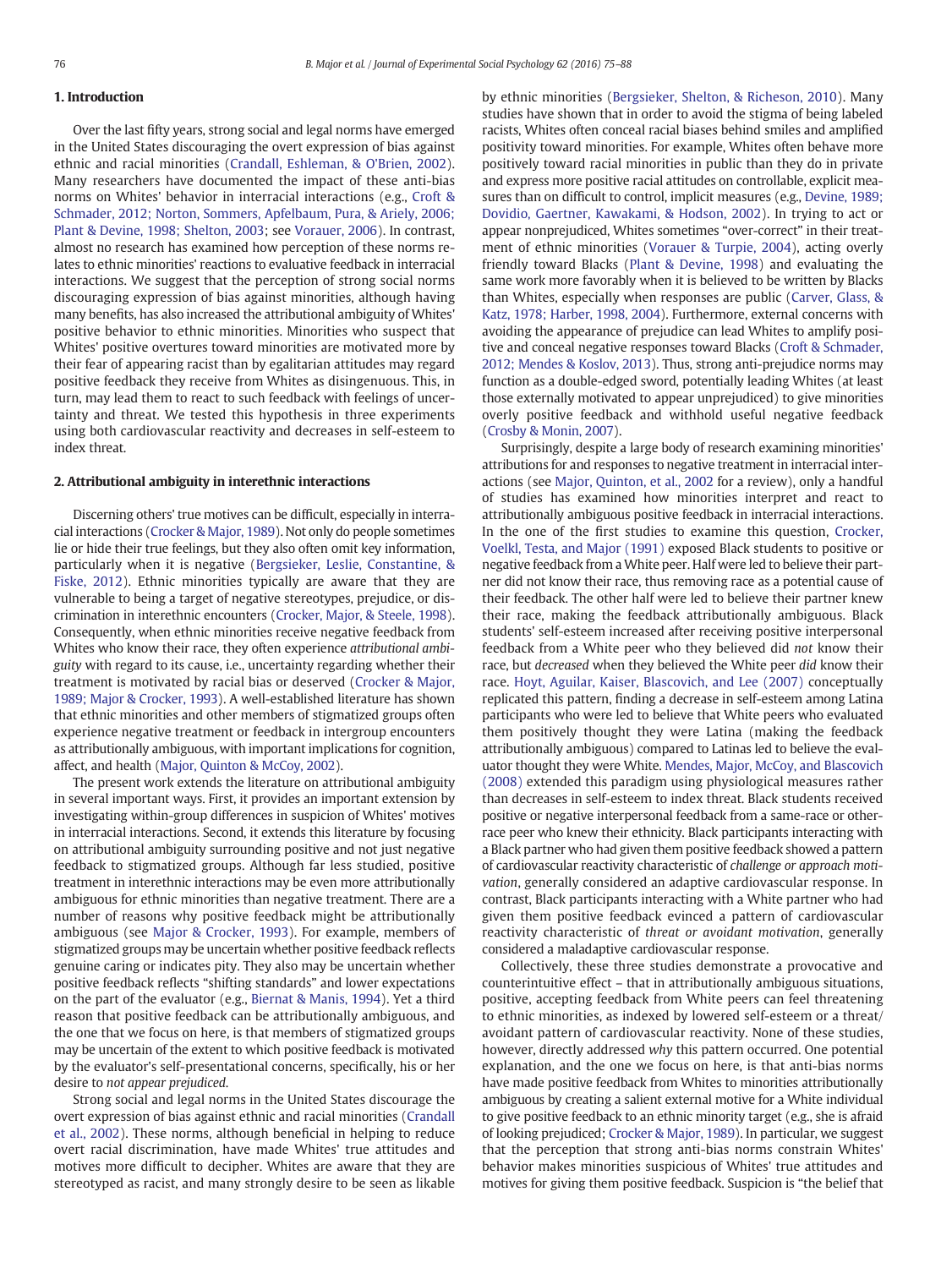the actor's behavior may reflect a motive that the actor wants hidden from the target of his or her behavior" ([Fein & Hilton, 1994,](#page-12-0) pp. 168–169). When perceivers suspect that another person has ulterior motives for offering positive feedback or praise, it

leads to uncertainty about the meaning of the behavior [\(Hilton, Fein,](#page-12-0) [& Miller, 1993](#page-12-0)). Suspicion of Whites' motives for providing positive feedback may explain why minorities' perceptions of Whites' friendliness tend to rely more heavily on nonverbal cues and discount more controllable, verbal cues ([Dovidio, Kawakami & Gaertner, 2002](#page-12-0)). Suspicion of motives may also explain why minorities sometimes experience positive feedback from Whites as threatening.

We hypothesize that ambiguity surrounding the motives underlying positive feedback increases doubts about its authenticity. People who are suspicious of an evaluator's motives may feel uncertain whether the evaluator is sincere and whether the feedback is genuine. If the feedback is social in nature, suspicion of the evaluator's motives may lead to uncertainty about whether one is accepted, threatening a need to belong [\(Baumeister & Leary, 1995](#page-11-0)). If the feedback is based on performance, suspicion of motives may lead to uncertainty about whether one is competent, threatening one's self-image [\(Aronson & Inzlicht, 2004](#page-11-0)). Subjective uncertainty about one's attitudes, beliefs, feelings, and perceptions, as well as about one's relationship to other people, is an aversive state associated with feelings of unease, anxiety and stress as well as physiological arousal (e.g., [Baumeister, 1985; Fiske & Taylor,](#page-11-0) [1991; Hogg, 2007; Sorrentino & Roney, 1986; van den Bos, 2009](#page-11-0)). When it is linked with the self, uncertainty can lead to negative selfevaluations ([Campbell, 1990; van den Bos, 2009\)](#page-11-0).

Uncertainty can also increase the extent to which ostensibly positive interracial interactions are experienced as threatening [\(Mendes,](#page-12-0) [Blascovich, Hunter, Lickel, & Jost, 2007\)](#page-12-0). According to the biopsychosocial model of challenge and threat [\(Blascovich & Mendes, 2000\)](#page-11-0), subjective uncertainty increases the extent to which motivated performance situations – such as evaluative interracial interactions – are appraised as demanding. Within this framework, when a person unconsciously or consciously appraises the demands of a situation as exceeding his or her coping resources, it results in a "threat" or avoidant motivational state. Conversely, when people appraise their resources as sufficient to meet demands, a "challenge" or approach motivational state results. Thus, by increasing appraised demands, suspicion of motives and its accompanying uncertainty may lead positive feedback from Whites to be experienced as threatening.

## 3. Measuring threat

Threat is notoriously difficult to assess directly from self-reports because people often are either unable to report when they feel threatened or are unwilling to do so. Decades of research have shown that patterns of cardiovascular reactivity provide one reliable and validated way to index threat. In particular, psychological states of challenge and threat are associated with different patterns of cardiovascular reactivity displayed during motivated performance situations [\(Blascovich &](#page-11-0) [Mendes, 2000; Blascovich & Tomaka, 1996](#page-11-0)). Because they are not under conscious control, cardiovascular measures circumvent potential distortions or omissions that might be present in self-reports of threat due to self-presentational concerns or lack of conscious awareness of threat [\(Blascovich, Mendes, Hunter, Lickel, & Kowai-Bell, 2001](#page-11-0)). Cardiovascular reactivity measures are thus particularly useful in contexts where concerns with self- presentation may prevent individuals from consciously disclosing negative feelings, such as in intergroup interactions (e.g., [Johns, Inzlicht, & Schmader, 2008\)](#page-12-0), or in situations where norms of reciprocity are strong, both of which we expected to be enhanced among individuals who receive positive feedback from members of outgroups.

A second classic index of threat is a decrease in self-esteem. Numerous studies have shown that threats to belonging (e.g., [Leary, Tambor,](#page-12-0) [Terdal, & Downs, 1995\)](#page-12-0), to self-image (e.g., [Fein & Spencer, 1997\)](#page-12-0), and to worldviews ([Major, Kaiser, O'Brien, & McCoy, 2007](#page-12-0)) can lead to decreased self-esteem. [Crocker et al. \(1991\)](#page-12-0) also showed a decrease in self-esteem among Blacks who received positive feedback from White peers who knew their race. Drawing on these literatures, the current research used both decreased self-esteem and cardiovascular reactivity as indices of threat.

# 4. Within group differences in suspicion

It might be assumed from the studies reviewed above that all or most ethnic minorities will react with threat/avoidance to receiving positive feedback from Whites under attributionally ambiguous circumstances. Such a conclusion, however, ignores potentially important variation that may occur within ethnic groups. The current research focused on within-group variability in the extent to which Latinas are suspicious of and threatened by positive feedback from Whites. Although most intergroup research has paid relatively little attention to within-group differences among minorities, there are important exceptions indicating the critical role such variability can play [\(Mendoza-Denton, Downey, Purdie, Davis, & Pietrzak, 2002; Pinel,](#page-12-0) [1999; Richeson & Shelton, 2007; Vorauer, 2006\)](#page-12-0). Latinos vary widely in their perceptions of interethnic relations (e.g., [Major, Gramzow,](#page-12-0) [et al., 2002; Townsend, Major, Sawyer, & Mendes, 2010\)](#page-12-0), and in the extent to which they are stigma conscious, i.e., expect to be treated by others on the basis of stereotypes ([Pinel, 1999\)](#page-12-0) and are sensitive to race-based rejection, i.e., anxiously expect rejection in interpersonal relationships on the basis of their ethnicity [\(Mendoza-Denton et al.,](#page-12-0) [2002](#page-12-0)).

Recent studies have also shown that Latinos vary in the extent to which they are chronically suspicious of the motives underlyingWhites' nonprejudiced behaviors ([Major, Sawyer, & Kunstman 2013](#page-12-0)). The Suspicion of Motives Index (SOMI) assesses the extent to which people believe Whites' nonprejudiced behavior is more externally motivated by a desire to appear unprejudiced than internally motivated by a personal commitment to egalitarianism ([Major, Sawyer et al., 2013](#page-12-0)). Scores on the SOMI are positively but modestly correlated with expectations of being rejected or stereotyped on the basis of ethnicity and with perceptions of discrimination against ingroup members [\(Major, Sawyer et al.,](#page-12-0) [2013](#page-12-0)). Ethnic minorities who score high (vs. low) on SOMI are more accurate at differentiating White people's real (i.e., Duchenne) vs fake (non-Duchenne) smiles ([Kunstman, Tuscherer, & Trawalter, under](#page-12-0) [review\)](#page-12-0) and more accurate at detecting White's actual external motivation to respond without prejudice ([LaCosse et al., 2015\)](#page-12-0). In addition, they respond more negatively when minority targets (but not White targets) are the recipients of attributionally ambiguous positive treatment by Whites ([Major, Sawyer et al., 2013](#page-12-0)). None of these studies, however, examined whether individual differences in suspicion are related to minorities' reactions when they are the recipients of attributionally ambiguous (and potentially feigned) positive evaluations.

# 5. Current research

The current research focused on individual differences in suspicion of Whites' motives as a moderator of Latinas' responses to positive evaluations from Whites. We predicted that the more suspicious Latinas are of Whites' motives, the more likely they are to respond to positive evaluations from Whites in ways that mirror those observed in prior research (e.g., [Crocker et al., 1991; Hoyt et al., 2007; Mendes et al.,](#page-12-0) [2008\)](#page-12-0). Specifically, we expected that Latinas would show greater threat/avoidance in response to positive feedback received under attributionally ambiguous than non-attributionally ambiguous circumstances, but only if they were suspicious of Whites' motives. We tested our threat hypotheses in three experiments using both cardiovascular measures and decreases in self-esteem as our primary indices of threat. We held constant the behavior of the evaluator in each study to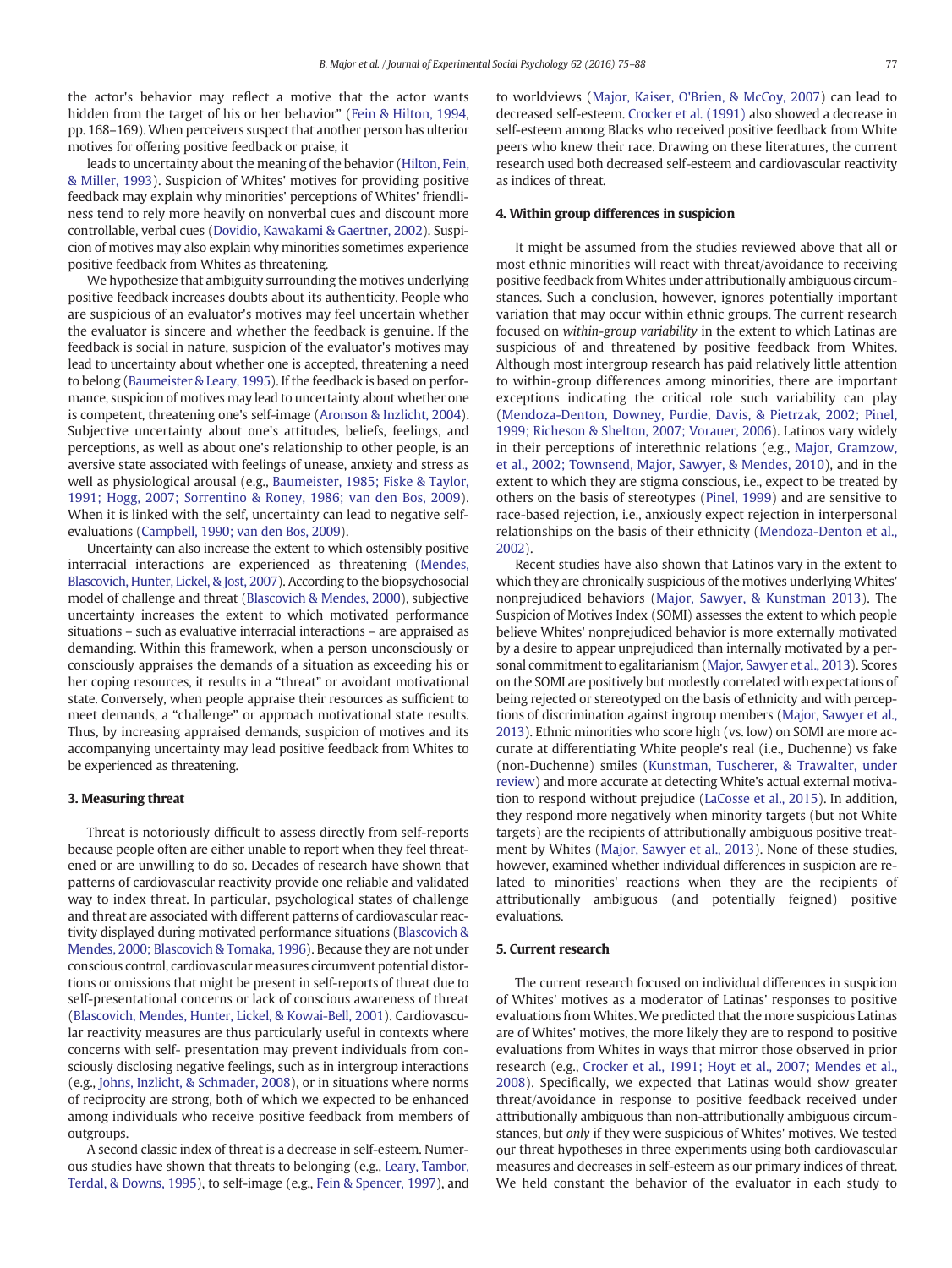minimize any potential contribution of nonverbal signals on the part of the evaluator to minorities' perceptions of the feedback. We also included measures of theoretically relevant variables that could provide alternative explanations for our effects in each experiment and examined whether suspicion could account for the predicted effects over-andabove these variables.

# 6. Experiment 1

Drawing on past research [\(Mendes et al., 2008](#page-12-0)), we reasoned that positive feedback is more attributionally ambiguous in interracial interactions than same-race interactions. Thus, we hypothesized that suspicion would predict greater threat/avoidance cardiovascular reactivity among Latinas interacting with a White partner who had evaluated them favorably but not among those interacting with a Latina partner who had evaluated them favorably. To test this hypothesis, Latina participants who varied in suspicion received a highly favorable interpersonal evaluation from a White or Latina peer based on a minimal interaction. Afterwards, they performed a memory task in her presence while their cardiovascular responses were recorded. We also measured individual differences in interpersonal rejection sensitivity [\(Downey &](#page-12-0) [Feldman, 1996\)](#page-12-0). We predicted that suspicion would moderate reactions to White partners over and above individual differences in rejection sensitivity.

# 6.1. Method

#### 6.1.1. Participants

Forty-two self-identified Latina students ( $M_{\text{age}} = 18.7$ ) who met physiological inclusion criteria (no pacemaker or heart murmur, not pregnant or using beta-blocking drugs) participated for either partial course credit or \$15. Prior to the experiment, all had completed the measure of SOMI online ( $\alpha = .79$ ; [Major, Sawyer et al., 2013\)](#page-12-0). Participants also completed a shortened (6-item) version of [Downey and](#page-12-0) [Feldman's \(1996\)](#page-12-0) interpersonal rejection sensitivity scale online;  $\alpha =$ .76. SOMI and rejection sensitivity were positively correlated  $r = 0.32$ ,  $p = .04$ . In the experiment, cardiovascular data failed to properly record for 11 participants, resulting in a final  $N = 31$ . Post-hoc power analyses (G\*Power; [Faul, Erdfelder, Lang, & Buchner, 2007](#page-12-0)) indicated the final sample had 54.47% ( $\alpha = .05$ ) power to detect an interactive effect between SOMI and experimental condition on the key physiological index of threat–threat/challenge reactivity. $<sup>1</sup>$ </sup>

# 6.1.2. Procedure

Participants arrived at the laboratory individually where they met a White or Latina female confederate (one of several) and participated in rigged drawing to determine their roles for the experiment. Participants were then escorted to a private room where they provided consent and completed a demographic form. Physiological sensors were then applied and 5-min baseline cardiovascular responses were recorded.

Participants were then informed that the study concerned impression formation, and that they would interact with the student they met in the hall. They were given several moments to read their partners' demographic form, which revealed her year in school, gender, major, and ethnicity (Latina or White, corresponding to the ethnicity of the confederate). Participants learned that one of the two participants would play the role of performer and would prepare and deliver a 3-min speech on "why I would be a good friend" whereas the other participant would play the role of evaluator and form an impression of the performer. The performer would also complete a cognitive task that the evaluator would score. Based on the initial drawing, the participant was always assigned to the role of performer.

Participants were given two minutes to prepare their speech. Afterwards, the audio and video feeds were connected so that partners believed their partner could see them, but they could not see their partners. All heard experimenters instruct "evaluators" over the intercom that they would be tasked with forming accurate impressions and deciding whether they would like to be friends and coworkers with participants. Participants then gave a 3-min speech on "why I would be a good friend."

Following the speech, experimenters delivered the completed form to the participant. All read that their partner had given them extremely favorable evaluations, indicating that they strongly agreed with statements including "I would like to be roommates with the performer", "I would like to get to know the performer better," and "I would like to be close friends with the performer."

Confederates (who were wearing fake physiological sensors to aid in the cover story and blind to hypotheses) were then brought into the room, and the cognitive task was described. Participants completed a modified version of the Reverse Digit Span Task, adapted from the Wechsler Adult Intelligence Test-III [\(Wechsler, 1997\)](#page-13-0). The task required the participants to hear and repeat backwards strings of numbers while the evaluator ostensibly recorded and evaluated their performance. Cardiovascular responses were recorded while participants performed the memory task. This constituted the motivated performance situation necessary to obtain cardiovascular indices of threat and challenge [\(Blascovich & Mendes, 2010\)](#page-11-0). After memory task completion, participants were disconnected from the cardiovascular recording equipment and fully debriefed. Additional exploratory measures are described in online supplementary measures.

#### 6.1.3. Measures

To assess suspicion of motives, prior to the experiment respondents indicated their agreement with 10 items on 0 (strongly disagree) to 6 (strongly agree) scales. Five of the items reflected perceived external motives for nonprejudiced behavior on the part of Whites toward racial/ethnic minorities, e.g., "When White people act in a nonprejudiced way toward members of racial/ethnic minority groups it is because they want to avoid disapproval from others," and five reflected perceived internal motives, e.g., "When White people act in a nonprejudiced way toward members of racial/ethnic minority groups it is because it is important to their self-concepts." We label minority group members as "suspicious" if they believe White people are motivated to act in nonprejudiced ways more by external concerns with appearing prejudiced than by personally important egalitarian beliefs.<sup>2</sup> SOMI is calculated by subtracting scores on the perceived internal motivation subscale from the perceived external motivation subscale. SOMI scores ranged from 1.60 to  $-1.60$  with a mean of  $-.22$  (SD = .76; possible scores range from  $-6$  to  $+6$ ).

#### 6.1.4. Cardiovascular measures

We recorded cardiac and hemodynamic measures noninvasively following guidelines established by the Society for Psychophysiological Research (e.g., [Sherwood et al., 1990](#page-12-0)). Specifications are available in online supplementary materials. Responses were recorded for the 5-min baseline and the 5-min memory task periods. According to the biopsychosocial model of challenge and threat ([Blascovich & Tomaka,](#page-11-0)

 $^{\rm 1}$  This experiment as well as Experiments 2 and 3, are underpowered. Consequences of low power include not only a reduced chance of detecting a true effect, but also a reduced likelihood that a statistically significant result reflects a true effect. In some circumstances, however, adequate power is difficult to achieve, such as when recruiting samples of minority participants for multiple high impact studies using physiological measures. Despite the fact that we would not be able to obtain adequate power given the expense and timeconsuming nature of this research, we deemed this research worth conducting based on the importance of the questions and the clear need for this type of research.

 $^{\rm 2} \,$  SOMI is calculated by subtracting scores on the perceived internal motivation to avoid prejudice subscale (PIMS) from scores on the perceived external motivation to avoid prejudice subscale (PEMS). Although not the primary focus of our research, we also analyzed all dependent variables in all three studies using PEMS, PIMS, and the PEMS  $\times$  PEMS interaction as predictors in lieu of SOMI. With one exception (perceptions of the partner as insincere in Experiment 3), the PEMS  $\times$  PIMS interactions were not significant for any dependent variable and neither PEMS nor PIMS alone produced reliable effects.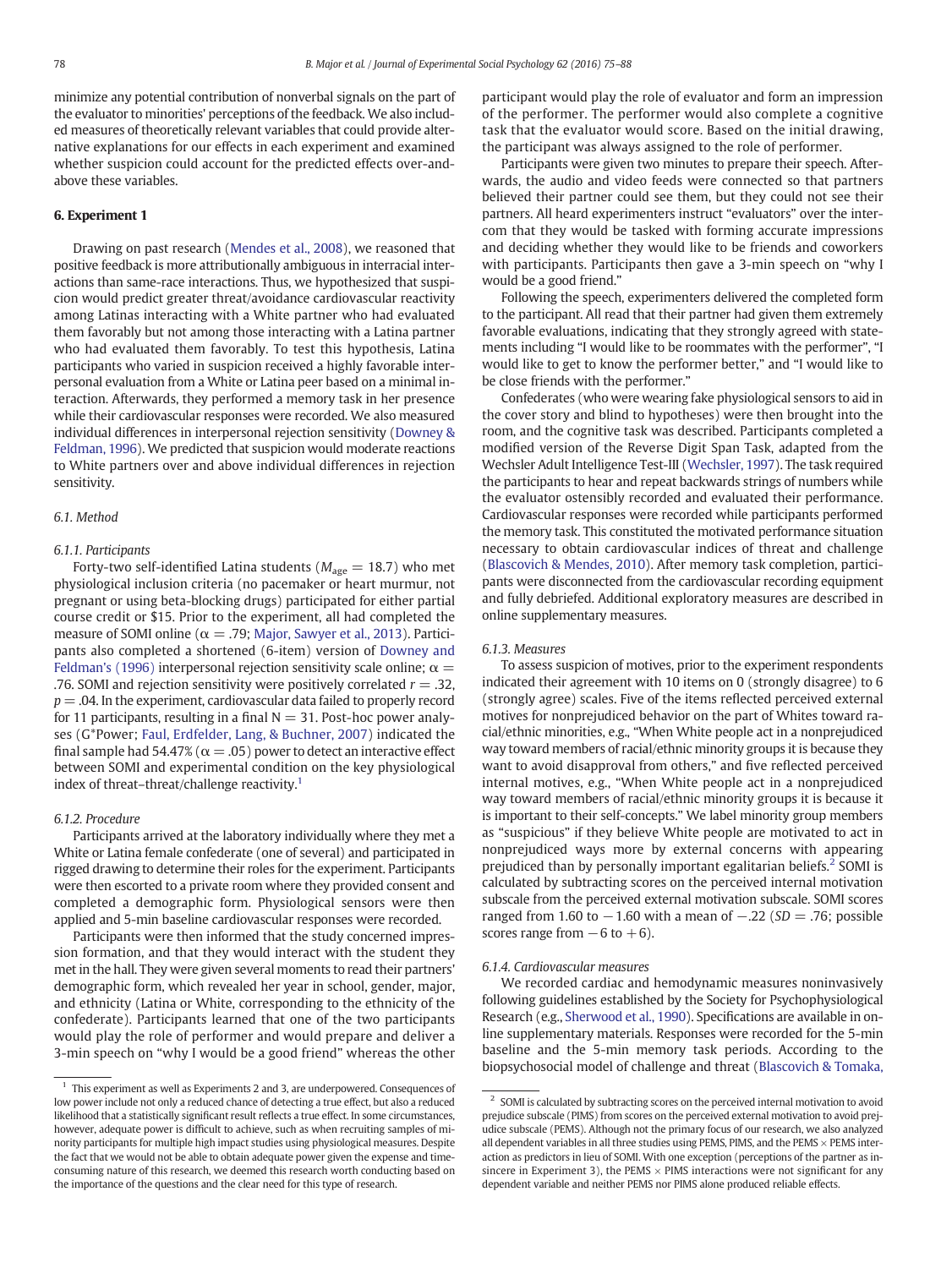[1996; Blascovich & Mendes, 2010\)](#page-11-0), challenge/approach states are associated with increased cardiac output (CO) but decreased systemic vascular resistance relative to baseline, which is measured as total peripheral resistance (TPR). In contrast, vascular responses dominate relative to cardiac responses in threat/avoidance states, causing vasoconstriction and resulting in increases in TPR and decreased (or similar) CO from baseline. Although sometimes labeled as discrete states, cardiovascular reactivity profiles of challenge and threat reflect opposite ends of a single continuum, thus relative differences in challenge and threat are meaningful.

Following well-established protocol (e.g., [Blascovich, Seery,](#page-11-0) [Mugridge, Norris, & Weisbuch, 2004; Cihangir, Scheepers, Barreto,](#page-11-0) [& Ellemers, 2013; de Wit, Scheepers, & Jehn, 2012; Lupien, Seery, &](#page-11-0) [Almonte, 2012; Moore, Vine, Wilson, & Freeman, 2012; Scheepers,](#page-11-0) [de Wit, Ellemers, & Sassenberg, 2012; Seery, Leo, Lupien, Kondrak,](#page-11-0) [& Almonte, 2013](#page-11-0)), we computed a single Threat-Challenge Reactivity Index (TCRI) for ease of analysis and discussion. We calculated the TCRI by converting each participant's TPR and CO reactivity values during the memory task into z-scores and summing them. We assigned TPR reactivity a weight of  $+1$  and CO reactivity a weight of  $-1$ , such that a larger value corresponds to a greater threat/avoidance pattern of reactivity. Because the theory expects TPR and CO reactivity to respond in complementary fashions (in challenge, TPR is low and CO is high; in threat, TPR is high and CO is low), using the threatchallenge reactivity index is like creating a scale from two indices, increasing the reliability of the measure. As scored, higher scores on the TCRI reflect greater threat/avoidance motivation relative to challenge/approach motivation.

## 6.2. Results

There were no differences in interpersonal rejection sensitivity or SOMI by condition, ( $ts < 1.5$ ,  $ps > .20$ ). There also were no baseline differences in TPR or CO. Following established protocol, we first established that participants were psychologically engaged during the memory task ([Mendes, Reis, Seery, & Blascovich, 2003\)](#page-12-0). Onesample t-tests confirmed that both heart rate and ventricular contractility during the memory task showed a significant increase from baseline ( $p's > .001$ ). We then calculated the TCRI collapsing across all five minutes of the memory task phase. We subjected the resulting TCRI to a moderated regression analysis in which we entered mean-centered rejection sensitivity, condition (coded −1 Latina, 1 White), meancentered SOMI, and the condition  $\times$  SOMI interaction as predictors.<sup>3,4</sup>

We observed a negative relationship between TCRI and the rejection sensitivity covariate,  $\beta = -.41$ , t (26) = -1.98, p = .06, r  $partial = -36$ , indicating that the higher people were in rejection sensitivity, the more they tended to show a challenge/approach profile during the memory task (recall that all participants had just been positively evaluated by their partner). Neither the conditional main effect of condition nor the main effect of SOMI was significant ( $ps > .30$ ). Importantly, the predicted SOMI  $\times$  condition interaction on TCRI was significant,  $\beta = .38$ , t (26) = 2.16, p = .04, r partial = .39. As shown in [Fig. 1,](#page-5-0) among Latinas interacting with a White partner, scores on the SOMI were positively related to greater threat/avoidance while performing the memory task,  $\beta = .62$ , t (26) = 2.00, p = .06, r partial = .37. In contrast, among Latinas interacting with a same-ethnicity partner, scores on the SOMI were unrelated to TCRI during the memory task,  $\beta = -0.21$ , t (26) =  $-0.76$ , p > . 40, r partial =  $-0.15$ . As expected, suspicious participants  $(+1$  SD on SOMI) were significantly more threatened when interacting with a White partner versus a Latina partner who had evaluated them favorably ( $\beta = .57$ ,  $p = .04$ ). In contrast, the TCRI among nonsuspicious participants  $(-1$  SD on SOMI) did not differ significantly by ethnicity of partner ( $\beta = -.29, p > .30$ ). Suspicious participants interacting with a same-ethnicity partner, and nonsuspicious participants irrespective of ethnicity of partner, showed

#### 6.3. Discussion

lar reactivity following positive feedback.

As theorized, ethnic minorities' suspicions about Whites' motives predicted their patterns of cardiovascular reactivity under attributionally ambiguous circumstances, but not when attributional ambiguity was removed. Specifically, greater suspicion predicted relatively greater threat/avoidance among Latinas interacting with White peer who had evaluated them favorably but not among those interacting with a Latina peer who had given them the same positive evaluation. This pattern of findings supports our premise that suspicion of motives is related to an increase in the perceived demands of ostensibly positive but attributionally ambiguous interethnic interactions, leading them to be experienced as threatening ([Mendes et al., 2008\)](#page-12-0). Experiment 1 further showed that suspicion ofWhites' motives predicted reactions to feedback controlling for general interpersonal rejection sensitivity.

relatively more challenge/approach than threat/avoidant cardiovascu-

# 7. Experiment 2

In Experiment 2 we sought to test another key theoretical premise: that suspicion of Whites' motives for nonprejudiced behavior predicts increased threat/avoidance as indexed by cardiovascular reactivity among ethnic minorities evaluated favorably by a White peer, but not among minorities evaluated unfavorably by a White peer. We also tested whether higher suspicion scores would predict increased self-reports of stress among participants given positive, but not negative, evaluations by a White peer. Importantly, we did not expect individual differences in suspicion to predict reactions to negative evaluations because the SOMI scale is specific to perceptions of Whites' motives for engaging in positive, nonprejudiced behaviors. We expected minority participants who received negative interpersonal feedback from White evaluators to show a challenge/approach pattern of cardiovascular reactivity, irrespective of suspicion. According to the biopsychosocial model, a challenge/approach pattern of cardiovascular reactivity is associated with both negative (e.g. anger) and positive (e.g., eager) high arousal emotions ([Mendes et al., 2008](#page-12-0)). Consistent with this theorizing, prior research found that both Black and White participants evaluated negatively by a member of the other race showed challenge/approach cardiovascular reactivity ([Mendes et al., 2008\)](#page-12-0). Finally, in Experiment 2 we examined whether SOMI predicted threat following positive feedback above and beyond individual differences in stigma consciousness [\(Pinel, 1999\)](#page-12-0). Stigma consciousness assesses chronic expectations of being negatively stereotyped on the basis of group membership.

## 7.1. Method

#### 7.1.1. Participants

Sixty-seven self-identified Latina female college students ( $M_{\text{age}} =$ 19.07 years) participated in exchange for course credit or payment. All met physiological criteria for inclusion (see Experiment 1). Sixty-three had previously completed the 10-item measure of SOMI online ( $\alpha =$ .71). SOMI scores ranged from  $-2.8$  to 2 with a mean of  $-.42$  (SD = 1.01). Participants also completed a shortened version of the Stigma

<sup>&</sup>lt;sup>3</sup> We also ran analyses without the covariate of rejection sensitivity included in the model. For TCRI, the interaction between condition and SOMI became nonsignificant,  $\beta = .28$ , t (27) = 1.60, p = .12, partial r = .29. Importantly, however, among suspicious Latinas (+1 SD on SOMI), the simple effect of condition on TCRI remained significant,  $\beta = .60$ , t (27) = 2.15, p = .04, partial r = .38.

<sup>&</sup>lt;sup>4</sup> We also ran similar analyses on cardiac output (CO) reactivity and total peripheral resistance (TPR) reactivity separately. These revealed a pattern of results consistent with the analysis of TCRI. The SOMI by condition interaction on TPR was significant,  $\beta = 0.35$ , t  $(26) = 2.04$ ,  $p = .05$ , and the SOMI by condition interaction on CO was in the predicted direction,  $\beta = -.26$ ,  $t(26) = -1.43$ ,  $p = .16$ . In the White partner condition, SOMI scores were positively related to TPR,  $\beta = .64$ ,  $p = .04$ , and negatively but not significantly related to CO,  $\beta = -.37$ ,  $p = .26$ .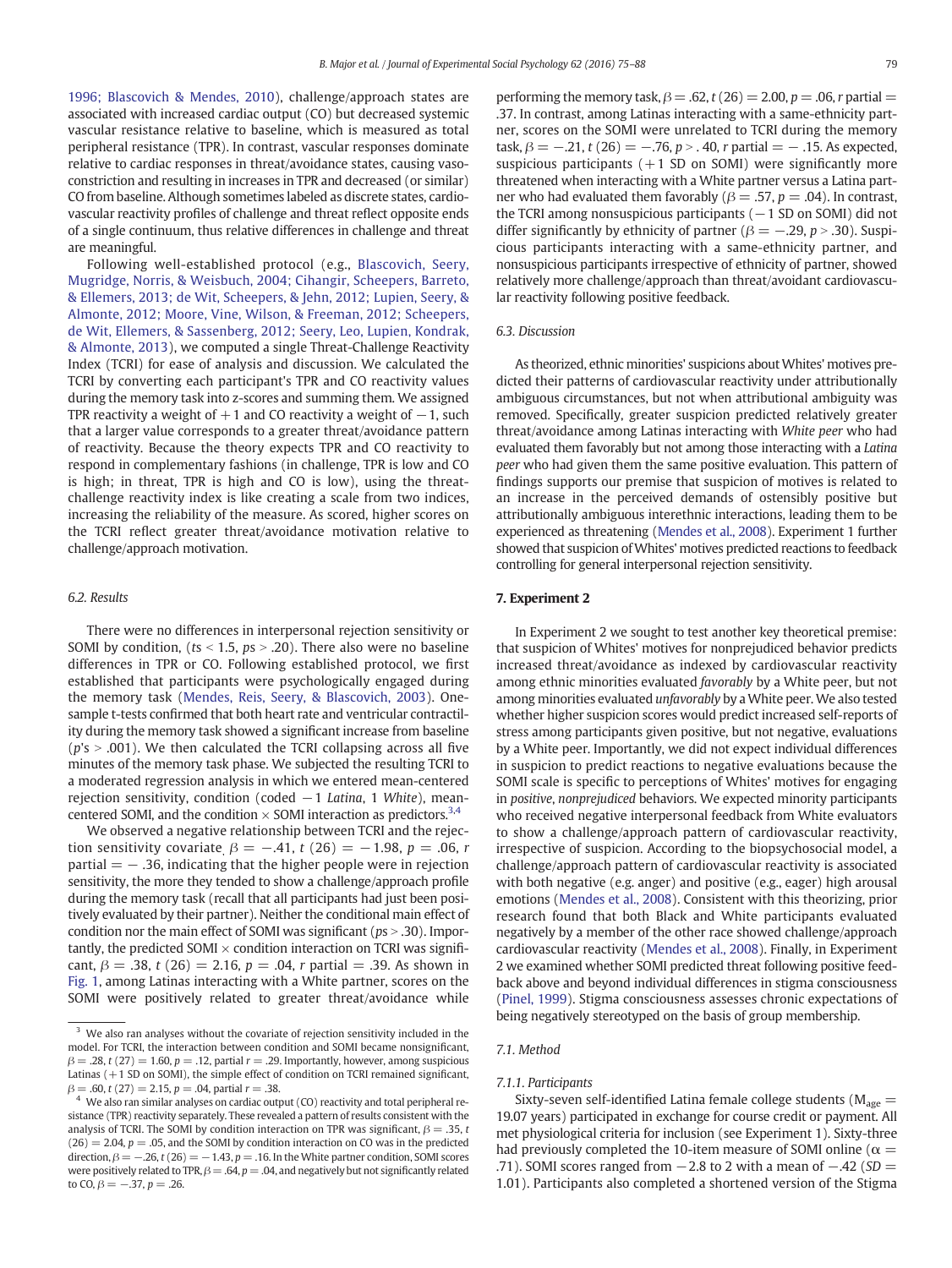<span id="page-5-0"></span>

Fig. 1. Experiment 1. Threat Challenge Reactivity Index (TCRI) during task as a function of SOMI and partner ethnicity, controlling for interpersonal rejection sensitivity. Larger values indicate greater threat/avoidance relative to challenge/approach.  $\hat{p}$  < .05,  $\hat{p}$  < .10.

Consciousness scale ([Pinel, 1999](#page-12-0)) online prior to the experiment (e.g., "When interacting with others, I feel like they interpret all my behaviors in terms of my ethnic group membership;"  $\alpha = .69$ ). Stigma Consciousness and SOMI were positively but not significantly correlated,  $r = .16$ ,  $p > .20$ .

Equipment malfunctions resulted in a failure to properly record cardiovascular data for 8 participants during the interview phase of the experiment and 10 participants during the memory task phase. This resulted in complete data for 55 participants during the interview phase and 53 participants during the memory task phase. Post-hoc power analysis indicated that this sample had 40.47% ( $\alpha = .05$ ) power to detect a significant interactive effect of SOMI and condition on cardiovascular reactivity during the interview and 55.68% ( $\alpha =$ .05) power to detect this interactive effect during the memory task.

#### 7.1.2. Procedure

Participants met a White female confederate (one of several) outside of the lab, where they took part in a rigged drawing to determine study roles. The participants were always assigned to be "applicants" and the confederates to be "interviewers." Participants were then led to a private room, physiological sensors were applied, and a 5-min cardiovascular baseline reading was recorded.

Participants then learned the study would be structured like a job interview. As the applicant, they would deliver a short introductory speech, receive feedback from their partner (the evaluator), and then take part in an interview and a cognitive task with the evaluator, who would decide at the end of interaction whether the applicant should be hired. Participants were further informed participants who were hired would be entered into a raffle for a \$50 prize.

Participants next viewed the demographic form ostensibly completed by their partner, indicating that she was a sophomore female who self-identified as White. They believed that their partner was also viewing their form. Participants then prepared for their speech (2 min) and delivered a 3-min speech introducing themselves while facing a video camera. After finishing the speech, participants received written feedback from their partner consisting of ratings on several dimensions, including intelligence and likeability, on 1–7 scales. For participants in the positive feedback condition, the partner had circled 6's and 7's, and had written at the bottom "I am really impressed with her!" Participants in the negative feedback condition saw that their partner had circled 3's, 4's, and 5's, and had written "I wasn't all that impressed with her."

Participants were given one minute to read the feedback before their partner (the confederate, who was blind to feedback condition) was brought into the room to begin the interview. Participants were informed that the partner would ask five questions, prepared by the researchers, one per minute (e.g., "Why do you think you should be hired for this position? "How would you manage employees who were of a different cultural background than yours?"). Afterwards they performed the same memory task as in Experiment 1 while their partner ostensibly recorded their performance. Cardiovascular responses were recorded during both the question-and-answer interview and the memory task. Confederates were trained to not give any verbal or nonverbal feedback during the interview or memory task. At the conclusion of the study, participants were fully and sensitively debriefed.

# 7.1.3. Dependent measures

7.1.3.1. Cardiovascular measures. Cardiac and hemodynamic responses were recorded using the same equipment and following the same protocols as in Experiment 1. Responses were recorded for the 5-min baseline, 5-min interview, and 5-min memory task periods. We computed a Threat-Challenge index of cardiovascular reactivity (TCRI) during the interview phase and during the memory task phase.<sup>5</sup>

7.1.3.2. Perceived stress. After completing the memory task, participants were asked how stressed they had felt during the interview on a 0 (not at all) to 6 (very much) scale.

Additional measures are described in online supplementary materials.

## 7.2. Results

#### 7.2.1. Analytical approach

There were no differences in stigma consciousness or SOMI by condition, ( $ts < 1.5$ ,  $ps > .20$ ). We subjected all dependent measures to moderated regression analyses in which we entered mean-centered stigma

 $^{\rm 5}$  We also analyzed CO reactivity and TPR reactivity separately. These analyses revealed a pattern of results consistent with the analysis of TCRI reported here. The SOMI by condition interaction on TPR reactivity during the memory task was significant,  $\beta = .29$ , t  $(47) = 2.05$ ,  $p = .046$ , and the SOMI by condition interaction on CO reactivity during the memory task showed a trend in the predicted direction,  $\beta = -.27$ , t (47) = -1.85,  $p = 0.07$ . In the positive feedback condition, SOMI scores were positively related to TPR,  $\beta = .48$ ,  $p = .026$ , and tended to be negatively related to CO,  $\beta = -.37$ ,  $p = .09$ .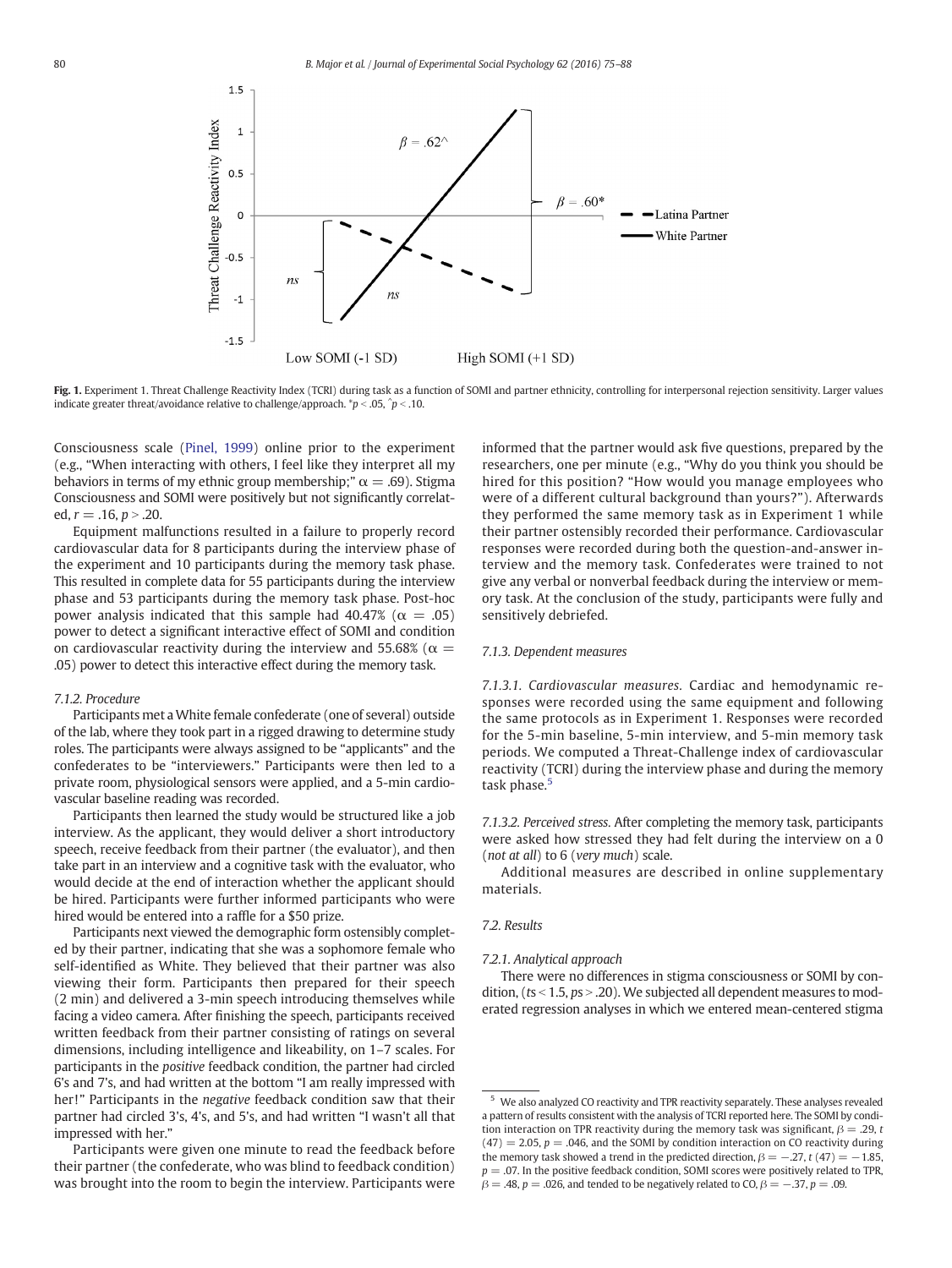consciousness, feedback condition (coded  $-1$  negative, 1 positive), mean-centered SOMI, and the interaction between condition and SOMI as predictors.<sup>6</sup>

7.2.1.1. Cardiovascular reactivity. As in Experiment 1, we first established that participants were psychologically engaged during the interview and task phases. One-sample t-tests confirmed that both heart rate and ventricular contractility during these phases showed a significant increase from baseline ( $p$ 's < .001). We then collapsed across the five minutes of the interview to yield a single TCRI for the interview phase, and across the five minutes of the memory task to yield a single TCRI for this phase.

There were no differences by feedback condition on baseline CO and TPR values ( $p$ 's  $>$  .30). However, higher SOMI values were related to lower TPR baseline values ( $r = -.31$ ,  $p = .02$ ), and SOMI was marginally positively correlated with baseline CO ( $r = .21$ ,  $p = .10$ ). Hence all tests of our predictions on TCRI included baseline CO and TPR as covariates.7

The predicted interaction between SOMI and feedback condition on TCRI during the interview was in the expected direction, although not significant,  $\beta = .23$ ,  $t(48) = 1.68$ ,  $p = .10$ , r partial = .23. In the positive feedback condition, higher suspicion tended to be related to greater threat/avoidance reactivity during the interview,  $\beta = .37$ , t (48) = 1.73,  $p = 0.09$ , r partial = .24. In contrast, in the negative feedback condition, suspicion was unrelated to the TCRI,  $\beta = -.09$ , t (48) = -.49,  $p > .60$ , r partial  $= -0.07$ . Probed differently, among suspicious individuals  $(+1$  SD on SOMI), positive feedback tended to elicit more threat/ avoidance than did negative feedback,  $\beta = .35$ ,  $t(48) = 1.81$ ,  $p = .08$ , r partial = .25. By comparison, nonsuspicious participants ( $-1$  SD on SOMI) did not differ on the TCRI between conditions,  $\beta = -.08$ ,  $t(48) = -.54, p = .59, r$  partial  $= -.08$ . The predicted SOMI  $\times$  feedback interaction on TCRI during the *memory task* was significant,  $\beta = 0.32$ , t  $(46) = 2.09$ ,  $p = .04$ , r partial  $= .30$  (see [Fig. 2](#page-7-0)). Among those who had been evaluated favorably, higher suspicion was associated with significantly greater threat/avoidance,  $\beta = .46$ , t (46) = 2.15, p = .04, r partial  $=$  .30. In contrast, among those who had been evaluated unfavorably, the relationship between SOMI and TCRI was not significant,  $\beta = -0.17$ ,  $t(46) = -0.81$ ,  $p > 0.40$ , r partial = − .12. Suspicious  $(+1 S<sub>D</sub>)$  Latinas exhibited relatively more threat/avoidance following positive feedback compared to negative feedback,  $\beta = .42$ , t (46) = 2.02,  $p = 0.05$ , r partial  $= 0.29$ . In contrast, the TCRI of less suspicious participants  $(-1 S)$  did not significantly differ following positive or negative feedback, β = −.19, t (47) = −1.01, p > .30, r partial = −.15. No other effects reached significance ( $ps > .30$ ).

7.2.1.2. Self-reported stress. Participants who had been evaluated negatively reported feeling more stressed during the interview than participants who had been evaluated positively,  $\beta = -.26$ , t (58) = -2.12,  $p = .04$ , r partial  $= -1.27$ . This conditional main effect was qualified by a SOMI  $\times$  Condition interaction that approached significance,  $\beta =$ .22,  $t(58) = 1.84$ ,  $p = .07$ , r partial = .24 (see [Fig. 3\)](#page-8-0). Suspicion was associated with increased feelings of stress in the positive feedback condition,  $\beta = .40$ ,  $t(58) = 2.19$ ,  $p = .03$ , r partial = .28, but was unrelated to stress in the negative feedback condition,  $\beta = -.05$ ,  $t(58) = -.31$ ,  $p > .60$ , r partial  $= - .04$ . Furthermore, whereas nonsuspicious participants (-1 SD on SOMI) felt more stressed when being interviewed by an evaluator who had evaluated them negatively than one who had evaluated them positively,  $\beta = -.48$ , t (58) = -2.80, p = .007, r partial  $=$  - .35, suspicious participants ( $+1$  SD on SOMI) reported feeling just as stressed when interviewed by a positive evaluator as a negative evaluator,  $\beta = -.04$ ,  $t(58) = -.21$ ,  $p > .80$ , r partial  $= -.03$ .

# 7.3. Discussion

Consistent with predictions, Experiment 2 showed that suspicion of Whites' motives for nonprejudiced behavior predicted increased threat/ avoidance among ethnic minorities who received positive feedback from a White peer but not among ethnic minorities who received negative feedback from a White peer. Furthermore, greater suspicion was associated with increased feelings of stress among minorities who received positive feedback but not among those who received negative feedback. Irrespective of their level of suspicion, participants evaluated negatively by an outgroup partner showed more challenge/approach than threat/avoidance cardiovascular reactivity. This is consistent with the theoretical premise that challenge motivation is associated with high arousal emotions that are negative (e.g. anger) as well as positive (e.g., eager) in valence, as well as with past research showing a challenge pattern of cardiovascular reactivity among participants rejected by an outgroup peer [\(Mendes et al., 2008\)](#page-12-0). Finally, individual differences in suspicion of Whites' motives predicted responses to feedback above and beyond individual differences in stigma consciousness.

# 8. Experiment 3

In Experiment 3 we extended our predictions to a different operationalization of threat — decreased self-esteem. Decreases in self-esteem are widely used to index threat in social psychology (e.g., [Leary et al., 1995\)](#page-12-0), and have been a hallmark index of threat from the inception of attributional ambiguity theory ([Crocker & Major,](#page-11-0) [1989; Crocker et al., 1991](#page-11-0)). Experiment 3 also directly manipulated contextual cues to attributional ambiguity by leading Latina participants to believe that the White peer who had evaluated them favorably either did, or did not, know their ethnicity. This was the paradigm used in the original attributional ambiguity study by [Crocker et al. \(1991\)](#page-12-0). Building on their paradigm, as well as our person  $\times$  situation perspective, we predicted that increased threat (as indexed by decreased self-esteem) following positive feedback would be observed only among Latinas who both believed the White evaluator knew their ethnicity and were high in chronic suspicion of Whites' motives. Only when the evaluator knew the recipient's ethnicity could concerns about appearing prejudiced be perceived as influencing the evaluation, thus making it attributionally ambiguous.

In addition, in Experiment 3, just prior to receiving feedback, we asked participants how positively they expected to be evaluated by their partner. This helped us to determine whether suspicious participants are more likely than nonsuspicious participants to expect rejection when they believe their ethnicity is known by a White evaluator. We also assessed individual differences in race-rejection sensitivity, i.e., anxious expectations of rejection due to race or ethnicity [\(Mendoza-Denton et al., 2002](#page-12-0)). We predicted that SOMI would moderate reactions to White partners over and above individual differences in race-rejection sensitivity.

We also tested two secondary hypotheses in Experiment 3. First, we tested the hypothesis that among participants who believed their ethnicity was (vs. was not) known, higher suspicion would be related to increased perceptions of the partner as disingenuous or insincere. Second, we tested the hypothesis that among participants who believed their ethnicity was (vs. was not) known, higher suspicion would also be related to increased feelings of subjective uncertainty. Finally, we examined the relationships among perceptions of partner insincerity, feelings of uncertainty, and self-esteem. Given our low N we did not have sufficient power to conduct full meditational analyses.

 $6$  The magnitude and significance level of the effects reported did not change when stigma consciousness was excluded as a covariate.

Baseline CO and TPR are often included as covariates in analyses of reactivity scores when there is reason to believe that there are meaningful individual differences in physiological response at baseline. Changes in physiological responses are limited by the law of initial values, which asserts that the magnitude of a phasic psychophysiological response is dependent on the initial baseline level ([Berntson, Uchino, & Cacioppo, 1994](#page-11-0)). Because SOMI was associated with baseline levels of CO and TPR in Experiment 2, we included baseline levels as a covariate in the analyses of reactivity scores in this experiment.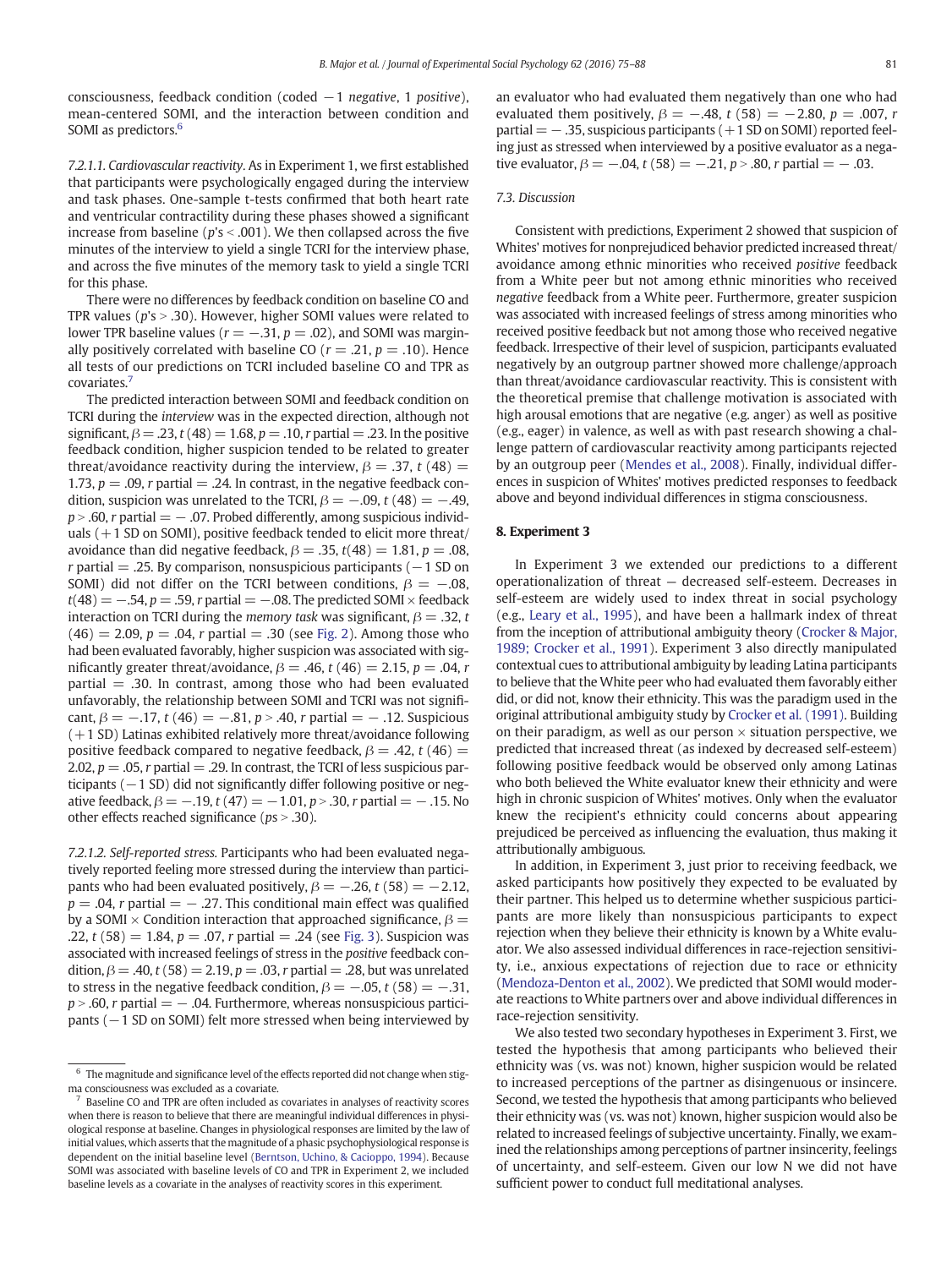<span id="page-7-0"></span>

Fig. 2. Experiment 2. Threat Challenge Reactivity Index (TCRI) during memory task as a function of participants' SOMI and feedback condition, controlling for baseline CO and TPR, and stigma consciousness. Large values indicate greater threat.  $\degree p < .05$ , ^p = .05.

#### 8.1. Method

#### 8.1.1. Participants

Eighty-four self-identified Latina students ( $M_{\text{age}} = 18.7$ ) participated for either partial course credit or \$5. Participants completed the 10-item SOMI scale ( $\alpha = .73$ ) online prior to the experiment. SOMI scores ranged from  $-3.8$  to 2.6, with a mean of  $-.12$  (SD = 1.25). Participants also completed a shortened version of the racerejection sensitivity scale ( $\alpha = .79$ ) online prior to the experiment. The race rejection sensitivity measure consisted of 4 scenarios (e.g., "Imagine that you are in a restaurant, trying to get the attention of your waitress. A lot of other people are trying to get her attention as well."). For each scenario, participants rated the degree to which they would be concerned that rejection on the basis of their race/ethnicity would occur (very unconcerned 1 to very concerned 6), and their expectations for how likely the other person would be to engage in the rejecting behavior (very unlikely 1 to very likely 6). Following standard procedures, expectations and concerns for each scenario were multiplied and then averaged across the 4 scenarios. Pilot testing revealed that responses on the 4-item measure were highly correlated with the original 12-item measure of race-rejection sensitivity ([Mendoza-](#page-12-0)[Denton et al., 2002](#page-12-0)). SOMI was positively and significantly correlated with race-rejection sensitivity ( $r = .30$ ,  $p = .01$ ).

Responses to manipulation checks given at the end of the experiment revealed that all participants correctly indicated that their partner was White, but four participants in the ethnicity-unknown condition incorrectly indicated that their partner knew their race/ethnicity. In addition, four participants in the race-known condition refused to have their picture taken, and one participant did not complete the measure of race-rejection sensitivity. These nine participants were excluded from analyses, resulting in a final sample of 72 participants. The final sample had 58.68% ( $\alpha = .05$ ) power to detect an interactive effect between SOMI and experimental condition on indices of self-esteem, 53.85% power to detect an interactive effect on uncertainty, and 78% power to detect an interaction on perceived insincerity.

# 8.1.2. Procedure

Participants expected to take part in an "Online Impressions" study. Upon arrival at the lab, they learned that their "partner" (who did not really exist) was scheduled to participate in another part of the building, and they would be connecting via an online system. Participants learned that the online system would randomly assign them to either construct a profile or evaluate their partner's profile. The system was rigged so that participants were always assigned to construct the profile. Before doing so, each participant saw a picture of her ostensible partner and learned that she was a 19 year old, White, female, psychology student.<sup>8</sup>

Constructing the profile required participants to write an "about me" essay and answer supplemental questions (i.e., age, major, year in school, and hometown). Participants in the ethnicity-known condition also had their picture taken and indicated their race/ethnicity on their profile, while participants in the ethnicity-unknown condition did not have their picture taken and did not indicate their race/ethnicity. Participants submitted their profile to their partner via the online system. While waiting for their evaluation, participants indicated how they expected their partner to evaluate them.

All participants received the same highly positive feedback via the online system indicating that the partner strongly agreed with statements such as "I would like to get to know my partner more," "My partner is the type of person I could see myself hanging out with," and "I think my partner is generous." Participants also saw that their partner had written, "You seem terrific! I would love to work with you!" After viewing the feedback, participants indicated their feelings, self-esteem, and perceptions of their partner in that order, answered manipulation checks, and were debriefed. See online supplementary materials for additional measures completed.

#### 8.1.3. Dependent measures

8.1.3.1. Interaction-specific evaluation expectations. Just prior to receiving feedback, we asked participants how positively they expected to be evaluated by their partner as a potential friend and co-worker on scales ranging from 1 (extremely negatively) to 9 (extremely positively). These were positively correlated,  $r = .59$ ,  $p < .001$  and were thus combined.

8.1.3.2. Subjective uncertainty. Just after receiving feedback, we asked participants to indicate the extent to which they felt certain (reversescored), uncertain, and skeptical in that moment on 1 (not at all) to 9 (extremely) scales ( $\alpha = .85$ ).

State self-esteem was assessed with the 7-item social self-esteem subscale of [Heatherton and Polivy's \(1991\)](#page-12-0) State Self-Esteem Scale (e.g., "I am worried about what others think of me"). All items were answered on 1 (not at all) to 5 (extremely) scales ( $\alpha = .82$ ).

8.1.3.3. Perceived partner insincerity. Finally, participants rated how genuine, honest, and fake they believed their partner to be on a 0 (not at all)

<sup>&</sup>lt;sup>8</sup> Participants were randomly assigned to see one of three different pictures; no differences in results as a function of picture were observed ( $ps > .50$ ).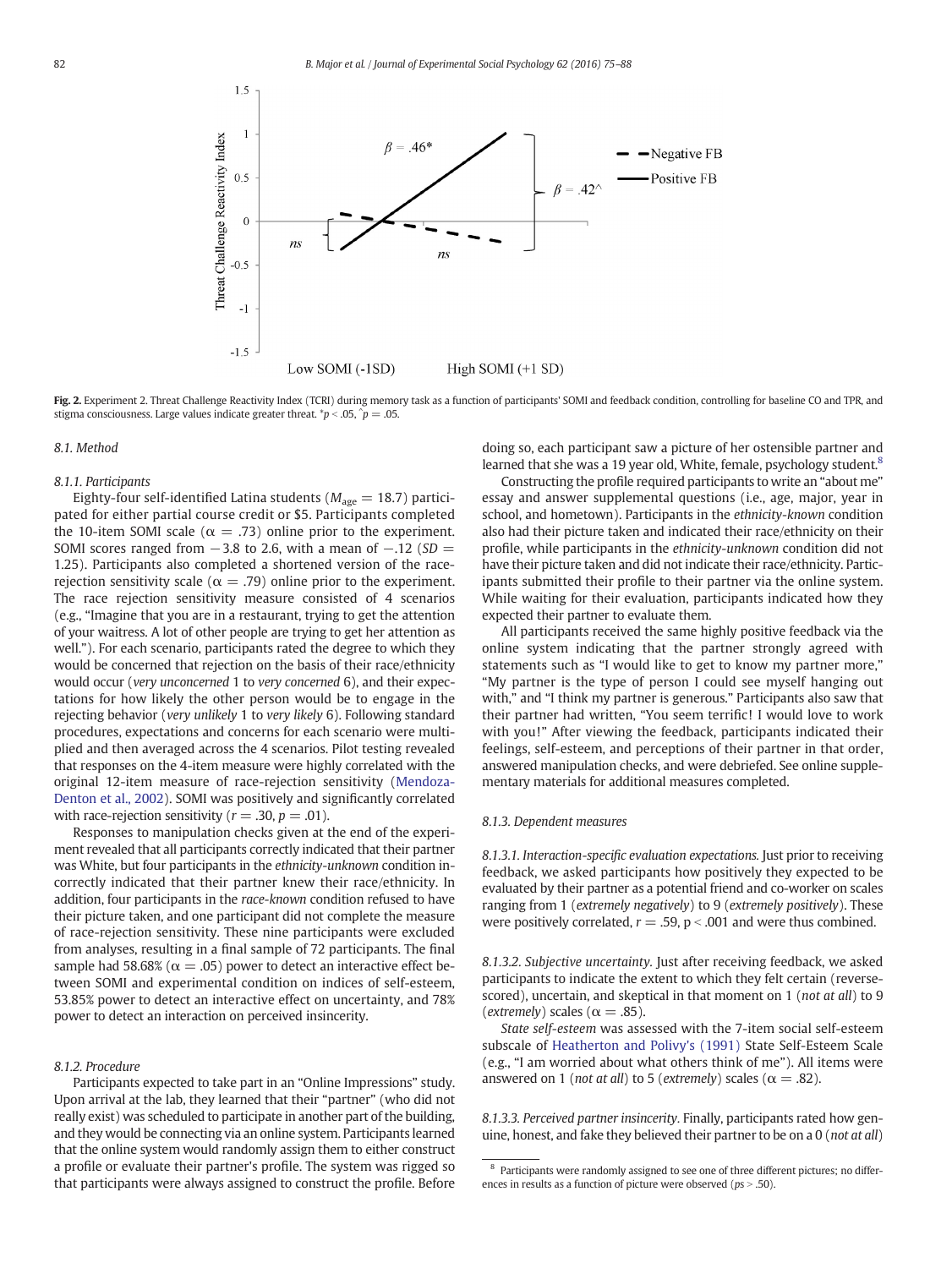<span id="page-8-0"></span>

Fig. 3. Experiment 2. Self-reported feelings of stress during interview as a function of SOMI and feedback valence, controlling for stigma consciousness.  $\dot{p}$  < .05.

to 6 (extremely) scales. Items were reverse scored as appropriate and combined into a measure of perceived partner insincerity,  $\alpha = .89$ .

#### 8.2. Results

# 8.2.1. Analytical approach

There were no differences in race-rejection sensitivity or SOMI by condition, ( $ts < 0.5$ ,  $ps > 0.25$ ). We subjected all dependent measures to moderated regression analyses in which we entered mean-centered race-rejection sensitivity, condition (coded  $-1$  unknown, 1 known), mean-centered SOMI, and the interaction between condition and SOMI as predictors.<sup>10</sup>

#### 8.2.2. Interaction-specific evaluation expectations

Neither condition,  $\beta = -.17$ , t (66) = -1.38, p = .17, SOMI,  $β = .002$ , t (66) = .011, p = .99, their interaction,  $β = -.15$ , t  $(66) = -1.12$ ,  $p = .27$ , nor race-rejection sensitivity,  $\beta = .03$ , t  $(66) = .25$ ,  $p = .81$ , was a significant predictor of friend/coworker evaluation expectations.

#### 8.2.3. State self-esteem

A significant conditional main effect of SOMI on self-esteem,  $\beta = -0.43$ , t (66) =  $-3.31$ , p = .001, was qualified by the predicted significant SOMI × Condition interaction,  $\beta = -.27$ , t (66) = -2.18,  $p = .03$ , r partial  $= -.26$  (see [Fig. 4](#page-9-0)). As predicted, when participants believed their ethnicity was known, higher SOMI scores were associated with significantly lower state self-esteem,  $\beta = -.70$ , t (66) = -3.27,  $p = .002$ , r partial  $= - .37$ . In contrast, when participants believed their ethnicity was unknown, the relationship between SOMI scores and state self-esteem was not significant,  $\beta = -.15$ , t (66) = -1.13,  $p = 0.26$ , r partial =  $-0.14$ . Looked at another way, the self-esteem of participants higher in suspicion  $(+1 S D)$  on SOMI), tended to be higher following positive feedback if their ethnicity was not known than if it was known to their evaluator,  $β = −.28$ ,  $t (66) = −1.68$ ,  $p = .10$ , r  $partial = -0.20$ . In contrast, among participants lower in suspicion −1 SD on SOMI), self-esteem tended to be higher if their ethnicity was (vs. was not) known  $\beta = .25$ , t (66) = 1.56, p = .12, r partial = .20. Race rejection-sensitivity was not a significant predictor of state self-esteem,  $\beta = -.13$ , t (66) = -1.09, p = .28, and the main effect for condition was not significant ( $p = .96$ ).

#### 8.2.4. Feelings of uncertainty

The predicted SOMI  $\times$  Condition interaction was significant for feelings of uncertainty,  $\beta = .27$ , t (66) = 2.02, p = .048, r partial = .24. When participants believed their ethnicity was known, higher SOMI scores tended to be associated with greater feelings of uncertainty,  $\beta = .41$ , t (66) = 1.77, p = .08, r partial = .21. In contrast, when participants believed their ethnicity was unknown, the relationship between SOMI and feelings of uncertainty was not significant,  $\beta = -.13$ , t (66) =  $-.91$ ,  $p = .36$ , r partial =  $-.11$ . Feelings of uncertainty did not significantly differ by condition among participants higher (+1 SD;  $\beta$  = .26, t (66) = 1.49, p = .14, r partial = .18) or lower (-1 SD;  $\beta = -.28$ , t (66) = -1.51, p = .14) in suspicion. Race rejection-sensitivity was not a significant predictor of uncertainty,  $\beta = .03$ , t (66) = .21, p = .84. No other effects were significant.

#### 8.2.5. Perceptions of partner's insincerity

We also observed a significant SOMI  $\times$  Condition interaction on participants' ratings of their partner as insincere,  $\beta = .34$ , t (66) = 2.58,  $p = .01$ , r partial  $= .30$ . When participants believed their ethnicity was known, higher suspicion was associated with significantly greater perceptions of partner insincerity,  $\beta = .66$ , t (66) = 2.95, p = .004, r  $partial = .34$ . In contrast, when participants believed their ethnicity was unknown, there was no relationship between suspicion and perceptions of insincerity,  $\beta = -.02$ ,  $t(66) = -.12$ ,  $p = .91$ , r partial  $= -.02$ . Among suspicious participants  $(+1 S$ D on SOMI) perceptions of partner's insincerity tended to be higher when ethnicity was known, versus when it was not known,  $β = .27$ , t (66) = 1.60, p = .12, r  $partial = .19$ , whereas the reverse pattern emerged for participants lower in suspicion (−1 SD on SOMI),  $\beta$  = −.40, t (66) = −2.23,  $p = .03$ , r partial  $= - .26$ . No other effects were significant.

#### 8.2.6. Exploratory analyses

According to our theorizing, the suspicion that Whites are motivated to act in nonprejudiced ways more for external rather than internal reasons can, under attributionally ambiguous circumstances, lead ethnic minorities to judge Whites who evaluate them positively as insincere or disingenuous. This perception leads to feelings of subjective uncertainty among recipients of positive feedback, which increases threat as indexed by cardiovascular reactivity and decreased state selfesteem. Consistent with our reasoning, in the ethnicity known condition, where attributional ambiguity is predicted to be high, we found that perceptions of partner insincerity were significantly related to greater feelings of uncertainty ( $r = .54$ ,  $p < .001$ ) and decreased state self-esteem ( $r = -.47$ ,  $p = .003$ ). Greater uncertainty was also significantly inversely related to self esteem ( $r = -.49$ ,  $p = .001$ ). By contrast, in the ethnicity unknown condition, although perceived insincerity again related to experienced uncertainty ( $r = .79$ ,  $p < .001$ ), neither

Participants also rated how biased they believed their partner to be on a 0 (not at all) to 6 (extremely) scale. We omitted biased from the composite because it made the composite unreliable. Analysis of the bias variable alone revealed no significant effects  $(ps > .20)$ .

 $\tilde{a}^{10}$  Excluding race rejection-sensitivity as a covariate did not change the magnitude or significance level of the effects reported.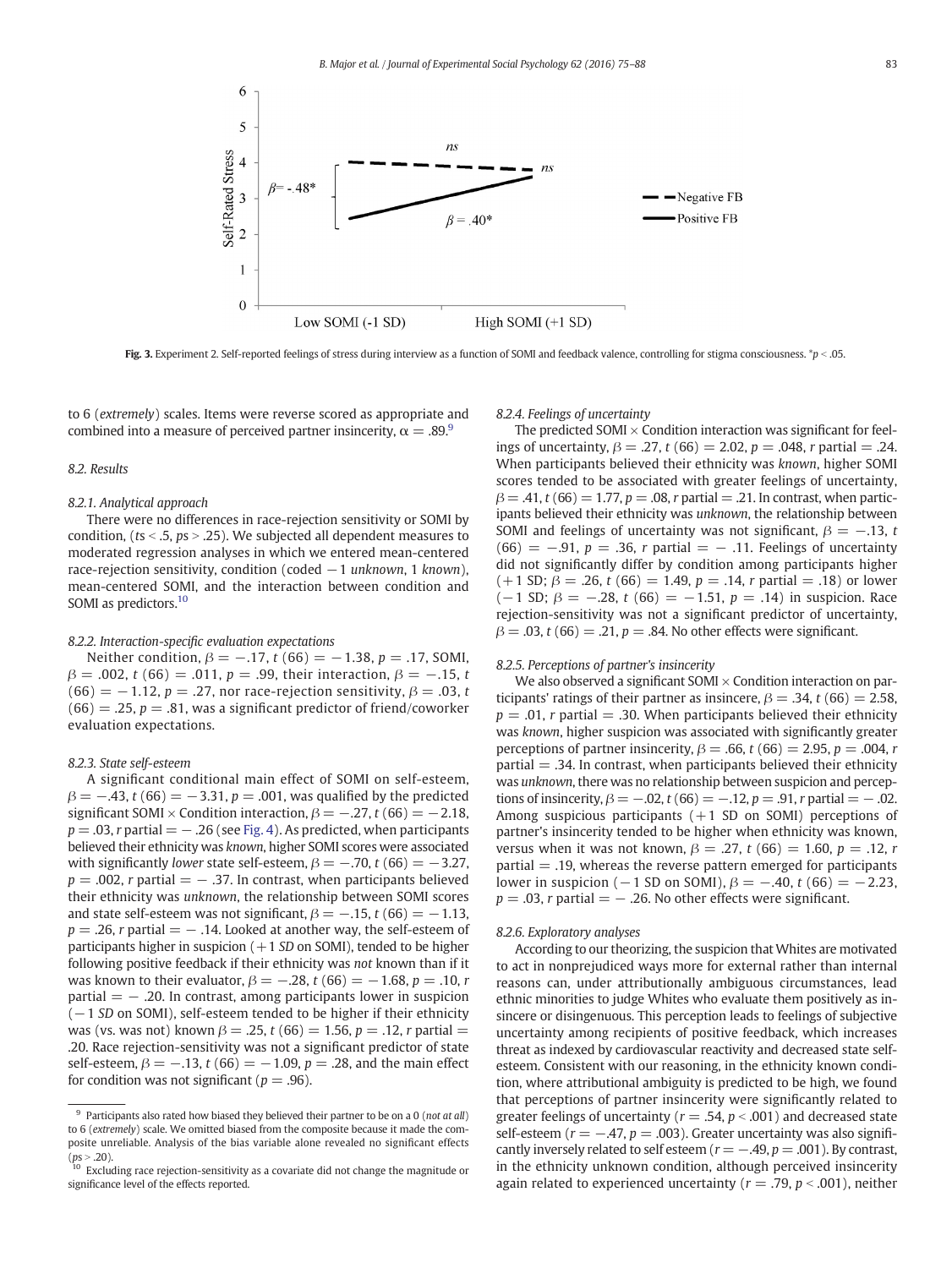<span id="page-9-0"></span>

**Fig. 4.** Experiment 3. State social self-esteem as a function of SOMI and condition, controlling for race-rejection sensitivity.  $\sp{\ast}_p$  < .05, ^p < .10.

insincerity nor uncertainty was related to state self-esteem ( $rs < .10$ ,  $p > .60$ ). Hence, under conditions in which attributional ambiguity was expected to be high, perceived insincerity and uncertainty were negatively related to Latinas' self-esteem, but when attributional ambiguity was likely low, these relationships were attenuated.

# 8.3. Discussion

Experiment 3 provided additional support for our theoretical model. When Latinas believed that a White peer who had evaluated them favorably knew their ethnicity, they showed lower state self-esteem, perceived their evaluator as more insincere, and felt more uncertain the more suspicious they were of Whites' motives for nonprejudiced behavior in general. In contrast, when participants believed that their positive evaluator did not know their ethnicity, suspicion of motives did not predict any of these responses. Thus, suspicion of motives was related to responses only when attributional ambiguity was high; under these circumstances, suspicion was related to multiple aspects of social cognition, moderating Latinas' perceptions of others, their affect (i.e., uncertainty), and their feelings about themselves.

Although we did not have sufficient power to fully test our model, correlational analyses indicated that among participants who believed their evaluator was aware of their ethnicity, greater perceptions of partner insincerity were correlated with both greater subjective uncertainty and lower state self-esteem. Furthermore, uncertainty had a significant inverse relationship with self-esteem in the ethnicity-known condition, but was unrelated to self-esteem in the ethnicity-unknown condition. Experiment 3 thus advances prior research by providing suggestive evidence of the mechanism underlying threat reactions among ethnic minorities to attributionally ambiguous positive feedback from Whites [\(Crocker et al., 1991; Hoyt et al., 2007](#page-12-0)). Only minorities who are highly suspicious of Whites' motives for providing positive feedback are threatened by attributionally ambiguous feedback and this threat is related to the perception that evaluators are insincere and the feeling of uncertainty it creates.

Finally, Experiment 3 demonstrated that Latinas who scored high vs. low in suspicion of motives did not differ in the extent to which they expected their partner to like them as a friend or co-worker. In addition, all of the observed effects were significant when we controlled for racebased rejection sensitivity.

## 8.4. Meta-analysis

We performed a meta-analysis to examine the strength and reliability of the relationship of suspicion to threat/avoidance under conditions of high attributional ambiguity across the three studies. To do so, we calculated the overall significance and effect size for the simple effect of SOMI on threat (TCRI assessed during the memory task phase and state self-esteem) when attributional ambiguity was high [i.e., partners were White (Experiment 1), partners provided positive feedback (Experiment 2), and participants believed their ethnicity was known (Experiment 3)]. To consistently represent threat/avoidance with greater positive values, the sign of SOMI's effect on state selfesteem was reversed to positive. Following procedures outlined by [Rosenthal and Rosnow \(1991\),](#page-12-0) effects were weighted by their respective degrees of freedom (df). Across the three studies, when minorities received positive feedback from Whites who knew their ethnicity, the effect of suspicion on threat was significant ( $z = 4.10$ ,  $p < .001$ ). When weighted by their df, the studies yielded an overall effect size of  $r = 0.34, 95\%$ , CI  $= (0.30, 0.38)$ . Consistent with past work on cardiovascular and self-esteem indices of threat (e.g., [Dover, Major, Kunstman, &](#page-12-0) [Sawyer, 2015; Hoyt et al., 2007; Mendes et al., 2008\)](#page-12-0), this metaanalysis parsimoniously reinforces the point that when situational ambiguity is high, suspicion of motives reliably predicts a medium-sized threat effect.

# 9. General discussion

Over the past fifty years, social and legal sanctions against expressing racial prejudice have increased in the United States. Although these social norms have been instrumental in reducing pervasive and overt racism, they have also had unintended consequences on interracial dynamics. To avoid the appearance of prejudice, many Whites carefully monitor their actions in interracial interactions, and amplify positive and conceal negative responses toward racial and ethnic minority group members [\(Croft & Schmader, 2012; Mendes & Koslov, 2013;](#page-12-0) [Shelton, Richeson, & Salvatore, 2005\)](#page-12-0). Surprisingly, almost no research has examined how perception of these social norms relates to ethnic minorities' reactions to evaluations within interracial interactions.

We theorize that the perception of strong social norms discouraging expression of bias against minorities has increased the attributional ambiguity of Whites' positive behavior to ethnic minorities. In particular, these norms have created a salient external motive for a White individual to give positive feedback to an ethnic minority target — fear of looking prejudiced. Minorities who suspect that Whites' positive overtures toward minorities are motivated more by their fear of appearing racist than by egalitarian attitudes may regard positive evaluators as insincere, causing them to react to positive feedback with feelings of uncertainty which increases threat/avoidance motivation ([Mendes et al., 2007\)](#page-12-0). Thus we predicted that under conditions of attributional ambiguity, minorities who are suspicious of Whites' motives would react to positive evaluations from Whites with threat/ avoidance. Three studies using multiple operationalizations of threat provided convergent evidence in support of this hypothesis.

As predicted, the more ethnic minorities (i.e., Latinas) were suspicious of Whites' motives for nonprejudiced behavior, the more threat/ avoidance they displayed in response to positive feedback from a White peer who knew their ethnicity, as evidenced both by their cardiovascular reactivity profile (Experiment 1 and 2), and decreased self-esteem (Experiment 3). When receiving positive feedback from a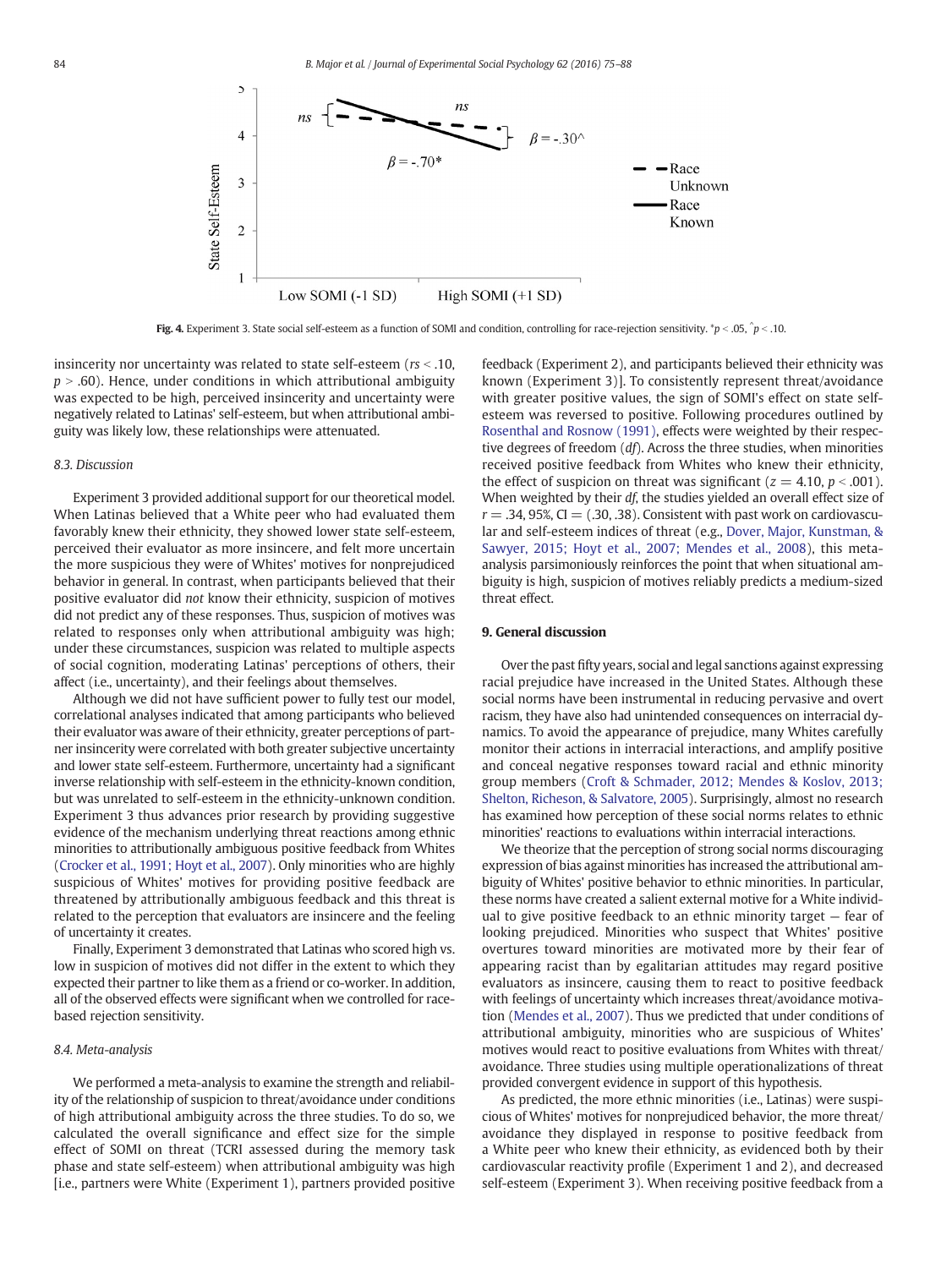White peer, the more suspicious minorities were, the more they also reported feeling stress (Experiment 2), the more they perceived their evaluator as insincere (Experiment 3) and the more subjective uncertainty they reported experiencing (Experiment 3). Furthermore, when they believed their ethnicity was known, perceptions of White partners as insincere and experienced uncertainty were associated with lower self-esteem (Experiment 3).

Consistent with our person  $\times$  situation perspective, chronic beliefs about Whites' motives were related to minorities' responses to positive feedback only when activated by cues in the situation that made the feedback attributionally ambiguous. Individual differences in suspicion of motives did not predict psychological or physiological reactions to feedback received under less ambiguous circumstances: from a sameethnicity peer (Experiment 1), to negative feedback from a White peer (Experiment 2), or to positive feedback from a White peer who the participants thought did not know their ethnicity (Experiment 3). Collectively, these results illustrate the importance of considering both the person and situation when considering minorities' responses to intergroup interactions.

The current research also showed that Latinas' beliefs about Whites' motives predicted greater threat/avoidance following positive feedback from Whites over and above individual differences in interpersonal rejection sensitivity (Experiment 1), ethnic stigma consciousness (Experiment 2), and race-based rejection sensitivity (Experiment 3). Thus, although greater suspicion of Whites' motives is modestly associated with more negative intergroup perceptions and greater race-based rejection expectations among minorities ([Major, Sawyer et al., 2013](#page-12-0)), these studies illustrate that suspicion of Whites' motives for nonprejudiced behavior uniquely relates to responses to positive feedback in intergroup interactions.

#### 9.1. Contributions and implications of the current work

This work extends prior research on intergroup relations in a number of important ways. Whereas a substantial amount of research has examined how Whites' racial attitudes, beliefs, and motivations for prejudiced (or nonprejudiced) behavior affect interracial interactions, individual differences in ethnic minorities' beliefs and their implications for interracial interactions have been relatively neglected in the social psychological literature. The current work extends prior research by focusing on differences within minority groups and person by situation interactions as determinants of cognition, affect, and physiology in intergroup interactions. The current work also extends prior research by focusing on how ethnic minorities respond to positive evaluations in intergroup interactions. Findings highlight the limitations of assuming that all members of minority groups respond the same way in intergroup interactions.

Although numerous studies have examined the implications of Whites' levels of internal and external motivations to avoid prejudice on their responses in interracial contexts (e.g., [Kunstman, Plant,](#page-12-0) [Zielaskowski, & LaCosse, 2013; Plant, Devine, & Peruche, 2010\)](#page-12-0), until now research has not examined the implications of minorities' perceptions of Whites' internal and external motivations for interracial interactions. These are the first experiments to examine the association between minorities' suspicions about Whites' motives and their reactions to positive feedback directed toward themselves in intergroup interactions. Because the behavior of the interaction partner was held constant in the current studies, our findings illustrate the importance of chronic perceptions of others' motivations to respond without prejudice. Results suggest two intriguing but as yet untested possibilities. First, perceptions of motives may be just as important as actual motives in shaping intergroup interactions. Second, suspicion of Whites' motives for providing positive feedback may explain why minorities' perceptions of Whites' friendliness tend to rely more heavily on nonverbal than verbal cues ([Dovidio, Kawakami, et al., 2002](#page-12-0)). The latter may be perceived as more controllable, and hence as more disingenuous.

The current research illustrates that chronically perceiving Whites' positive responses toward ethnic minorities as disingenuous – as motivated primarily by external concerns with appearing unprejudiced – is related to increased feelings of stress, uncertainty, and threat/avoidance among minorities when they receive positive evaluations under attributionally ambiguous circumstances. Our results are correlational and do not establish the causal effect of suspicion of motives. Nonetheless, our findings suggest that suspicion of motives may have negative implications for minorities in intergroup interactions. First, suspicion of Whites' motives has the potential to undermine the quality of intergroup encounters [\(Dovidio, Gaertner, et al., 2002](#page-12-0)) to the extent that suspicion predicts perceiving these encounters as more stressful and demanding. Second, suspicion of Whites' motives has the potential to undermine the positive effects of intergroup contact for minoritygroup members [\(Tropp & Pettigrew, 2005\)](#page-13-0) to the extent that objectively positive behavior from Whites is seen as inauthentic and viewed with distrust. Under such conditions, positive contact is likely to be less efficient at fostering intergroup connections or facilitating high quality intergroup contact. Third, to the extent that minorities distrust the validity of praise as well as criticism from Whites, they may find it difficult to accurately judge their own performance and capabilities [\(Aronson & Inzlicht, 2004\)](#page-11-0), potentially interfering with accurate goalsetting. Unfortunately, when praise and acceptance from White evaluators are genuine and deserved, suspicion related to the evaluator's concerns with not appearing racist may lead minorities to discount the praise and prevent them from internalizing deserved successes.

Fourth, chronic suspicion of Whites' motives may also be related to poorer health among minority group members. Attributional ambiguity and mistrust are threatening and undermine feelings of predictability and control, feelings that are essential for psychological well-being [\(Taylor & Brown, 1988\)](#page-12-0). The current research suggests that minorities who regard positive feedback from Whites with suspicion and distrust are more likely to experience uncertainty and increased stress in ostensibly positive intergroup interactions. Furthermore, they show a less physiologically adaptive profile of cardiovascular reactivity than those who are less suspicious. Thus, the suspicion that Whites' positive behavior toward minorities is disingenuous may be linked to welldocumented health disparities between majority and minority groups [\(Major, Mendes, et al., 2013](#page-12-0)).

#### 9.2. Future directions & limitations

One limitation of the current experiments is small sample size, resulting in low statistical power. Consequences of low power include not only a reduced chance of detecting a true effect, but also a reduced likelihood that a statistically significant result reflects a true effect. While adequate power is unquestionably important, there are circumstances such as the current one where this is difficult to achieve, i.e., when recruiting samples of minority participants for multiple high impact studies using physiological measures. We believe that the clear need for this type of research, coupled with its difficulty of execution, offsets in part the potential limitations posed by a smaller sample size. Furthermore, the meta-analysis examining the strength and reliability of our predicted threat effect across the three studies reported here parsimoniously reinforces the point that when situational ambiguity is high, suspicion reliably predicts a medium-sized threat effect. Nonetheless, additional full-powered studies are needed to replicate and more fully investigate the many questions raised by the current work.

A second potential limitation of the current research is its exclusive focus on Latinas. We feel, however, that this focus is also a benefit, given the almost exclusive focus of most social psychological research on Black-White relations and the dearth of research on Latino-Americans. A future direction for research is to explore implications of suspicion of Whites' motives among other groups for whom strong anti-prejudice norms may make positive intergroup feedback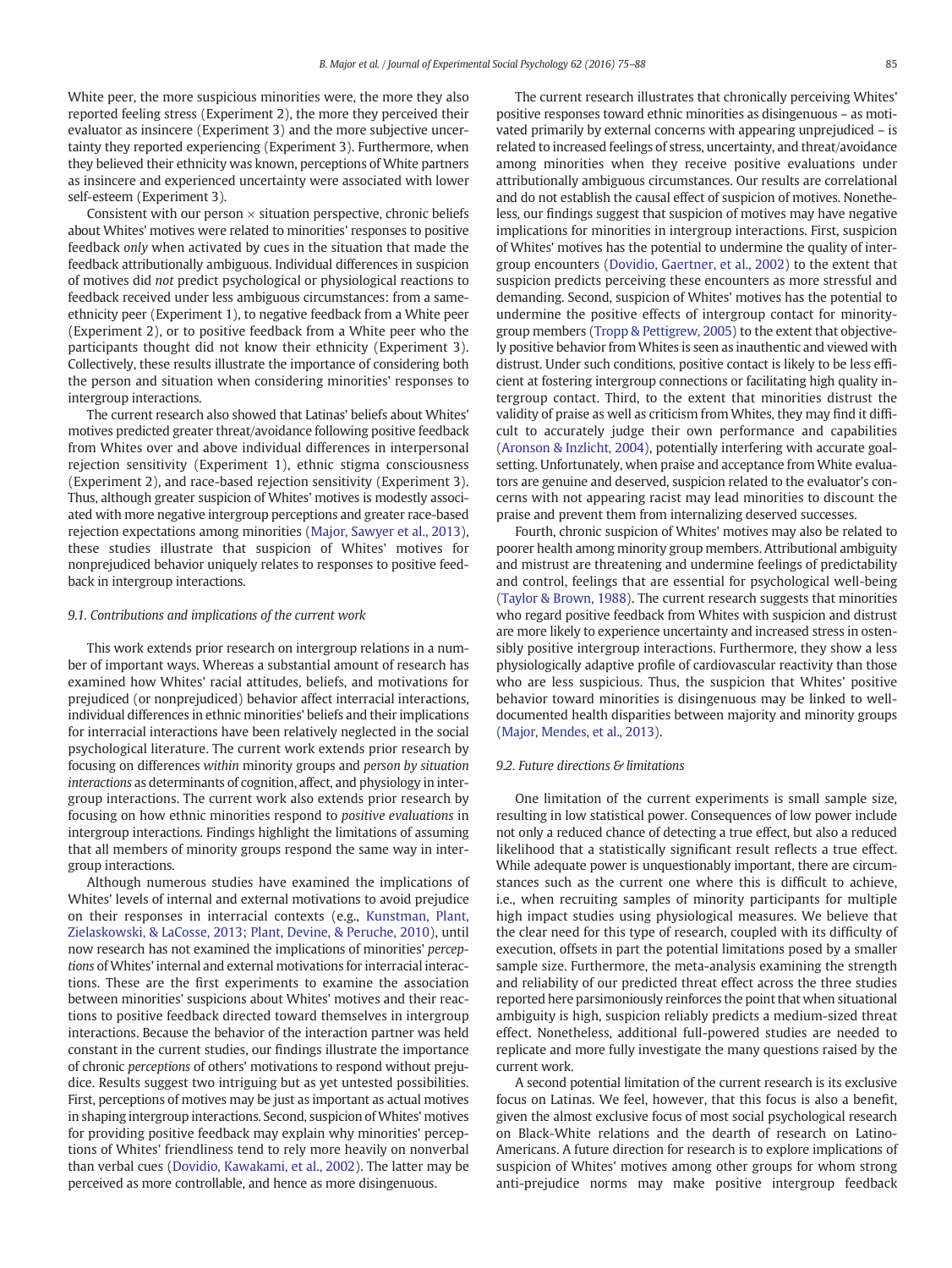<span id="page-11-0"></span>attributionally ambiguous. A third limitation of this research is its exclusive focus on female participants. We examined reactions to feedback in same-gender interactions among women exclusively for pragmatic reasons - to simplify our design and rule out other potential confounding attributions that might occur when positive feedback occurs in crossgender interactions (e.g., romantic interest). Future research should examine whether the same processes apply among men and in crossgender interactions.

Fourth, our studies examined minorities' responses to positive interpersonal evaluations from White peers that were based on brief interactions and limited information. Although this is apt to characterize many interracial interactions, we expect chronic suspicion to be less related to perception and behavior when positive evaluations are received from someone who has more individuating information about the target or occur within the context of a long-term interaction. We also theorize that chronic suspicion is most likely to be associated with negative reactions to positive feedback from Whites when the feedback seems excessive or undeserved, such as when an ethnic minority receives highly positive interpersonal feedback from a White peer who barely knows them or receives highly positive feedback despite mediocre performance (e.g., [Major, Sawyer et al., 2013; Mendes et al., 2008](#page-12-0)). Such situations exacerbate attributional ambiguity about the motives behind a White evaluator's praise. More research is needed to examine the boundary conditions under which suspicion predicts minorities' responses to positive feedback from Whites.

Fifth, this research focused exclusively on one possible cause of attributional ambiguity surrounding positive feedback in intergroup interactions – the perception that nonprejudiced behavior is motivated by the evaluator's self-presentational goal of appearing nonprejudiced, rather than by his/her egalitarian goals. The items on the Suspicion of Motives Index were designed to assess perceptions of these two motives so as to mirror the widely used Motive to Avoid Prejudice Scale [\(Plant & Devine, 1998\)](#page-12-0). There are other reasons why Whites might evaluate minorities' positively, including genuine admiration. In addition, there are other reasons why positive feedback might be attributionally ambiguous in interactions between members of stigmatized and nonstigmatized groups (see [Major & Crocker, 1993](#page-12-0)). For example, members of stigmatized groups may be uncertain whether positive feedback reflects pity as opposed to genuine caring or liking. They also may be uncertain whether positive feedback reflects an evaluator's lower expectations for them because of their race or ethnicity (e.g., [Lawrence, Crocker, & Blanton, 2011](#page-12-0)), or if they are being patronized (e.g., [Major & Kunstsman, 2013\)](#page-12-0). These alternate reasons for attributional ambiguity could also undermine the significance of positive evaluations for self-esteem, and are worthy avenues for future research.

Finally, the current research measured people's suspicions about Whites' motives as an individual difference variable. This approach enabled us to identify minority individuals who are generally more or less likely to be suspicious of Whites' motives, and to examine how their pre-existing beliefs relate to their perceptions, affect, and physiology under controlled conditions. Some constructs, like prejudice expectations, can be both measured as a chronic individual difference (e.g., [Mendoza-Denton et al., 2002](#page-12-0)), and situationally manipulated (e.g., [Richeson & Shelton, 2007\)](#page-12-0), with roughly similar effects. Other constructs, like self-esteem and group identification, often function quite differently when measured versus manipulated. It is an open question whether experimental manipulations designed to influence minorities' beliefs about Whites' motivations will produce findings similar to chronic beliefs. Pilot work in our lab thus far suggests that it is quite difficult to eliminate suspicion among those scoring high on the SOMI. An important direction for future research is to examine whether experimentally manipulating suspicions that Whites are more externally than internally motivated to avoid prejudice has effects on threat responses that mirror the findings observed here among more chronically suspicious individuals.

#### 9.3. Concluding remarks

Strong anti-prejudice norms have greatly benefited interracial relations, but have also made positive feedback from Whites to members of racial and ethnic minority groups potentially attributionally ambiguous (Crocker & Major, 1989). The current research illustrates that when ethnic minorities believe that Whites' positive behavior is motivated more by external than internal reasons, they are more likely to regard highly positive evaluations from White peers as insincere and react with feelings of uncertainty, stress, lowered self-esteem, and a threat/ avoidance cardiovascular pattern. This suggests the ironic possibility that strong norms prohibiting the expression of prejudice have the potential not only to improve interracial relations by mandating that others be treated with respect, but also to harm interracial relations by creating a suspicion that positive feedback is feigned, undermining perceived authenticity and trust.

### Appendix A. Supplementary data

Supplementary data to this article can be found online at [http://dx.](http://dx.doi.org/10.1016/j.jesp.2015.10.007) [doi.org/10.1016/j.jesp.2015.10.007](http://dx.doi.org/10.1016/j.jesp.2015.10.007).

#### References

- Aronson, J., & Inzlicht, M. (2004). The ups and downs of attributional ambiguity: Stereotype vulnerability and the academic self-knowledge of African American college students. Psychological Science, 15(12), 829–836. http://dx.doi.org/[10.1111/j.0956-](http://dx.doi.org/10.1111/j.0956-7976.2004.00763.x) [7976.2004.00763.x](http://dx.doi.org/10.1111/j.0956-7976.2004.00763.x).
- Baumeister, R.F. (1985). [The championship choke.](http://refhub.elsevier.com/S0022-1031(15)30007-X/rf0010) Psychology Today, 19, 48–52.
- Baumeister, R.F., & Leary, M.R. (1995). The need to belong: Desire for interpersonal attachments as a fundamental human motivation. Psychological Bulletin, 117(3), 497–529. http://dx.doi.org/[10.1037/0033-2909.117.3.497](http://dx.doi.org/10.1037/0033-2909.117.3.497).
- Bergsieker, H.B., Leslie, L.M., Constantine, V.S., & Fiske, S.T. (2012). Stereotyping by omission: Eliminate the negative, accentuate the positive. Journal of Personality and Social Psychology, 102(6), 1214–1238. http://dx.doi.org[/10.1037/a0027717](http://dx.doi.org/10.1037/a0027717).
- Bergsieker, H.B., Shelton, J.N., & Richeson, J.A. (2010). To be liked versus respected: Divergent goals in interracial interactions. Journal of Personality and Social Psychology, 99(2), 248–264. http://dx.doi.org[/10.1037/a0018474.](http://dx.doi.org/10.1037/a0018474)
- Berntson, G.G., Uchino, B.N., & Cacioppo, J.T. (1994). [Origins of baseline variance and the](http://refhub.elsevier.com/S0022-1031(15)30007-X/rf0030) [law of initial values.](http://refhub.elsevier.com/S0022-1031(15)30007-X/rf0030) Psychophysiology, 31, 204–210.
- Biernat, M., & Manis, M. (1994). Shifting standards and stereotype-based judgments. Journal of Personality and Social Psychology, 66(1), 5. http://dx.doi.org/[10.1037/](http://dx.doi.org/10.1037/0022-3514.66.1.5) [0022-3514.66.1.5.](http://dx.doi.org/10.1037/0022-3514.66.1.5)
- Blascovich, J., & Mendes, W.B. (2000). [Challenge and threat appraisals: The role of affec](http://refhub.elsevier.com/S0022-1031(15)30007-X/rf0040)tive cues. In J. Forgas (Ed.), [Feeling and thinking: The role of affect in social cognition](http://refhub.elsevier.com/S0022-1031(15)30007-X/rf0040) (pp. 59–[82\). New York, NY: Cambridge University Press.](http://refhub.elsevier.com/S0022-1031(15)30007-X/rf0040)
- Blascovich, J., & Mendes, W.B. (2010). Social psychophysiology and embodiment. Handbook of social psychology. John Wiley & Sons, Inc (Retrieved from [http://](http://dx.doi.org/) [onlinelibrary.wiley.com/doi/10.1002/9780470561119.socpsy001006/abstract\)](http://dx.doi.org/).
- Blascovich, J., & Tomaka, J. (1996). [The biopsychosocial model of arousal regulation. In](http://refhub.elsevier.com/S0022-1031(15)30007-X/rf0050) M.P. Zanna (Ed.), [Advances in Experimental Social Psychology](http://refhub.elsevier.com/S0022-1031(15)30007-X/rf0050), Vol. 48, Elsevier.
- Blascovich, J., Mendes, W.B., Hunter, S.B., Lickel, B., & Kowai-Bell, N. (2001). Perceiver threat in social interactions with stigmatized others. Journal of Personality and Social Psychology, 80(2), 253–267. http://dx.doi.org[/10.1037//OO22-3514.8O.2.253.](http://dx.doi.org/10.1037//OO22-3514.8O.2.253)
- Blascovich, J., Seery, M.D., Mugridge, C.A., Norris, R.K., & Weisbuch, M. (2004). Predicting athletic performance from cardiovascular indexes of challenge and threat. Journal of Experimental Social Psychology, 40(5), 683–688. http://dx.doi.org[/10.1016/j.jesp.](http://dx.doi.org/10.1016/j.jesp.2003.10.007) [2003.10.007](http://dx.doi.org/10.1016/j.jesp.2003.10.007).
- Campbell, J.D. (1990). Self-esteem and clarity of the self-concept. Journal of Personality and Social Psychology, 59, 538–549. http://dx.doi.org/[10.1037/0022-3514.59.3.538.](http://dx.doi.org/10.1037/0022-3514.59.3.538)
- Carver, C.S., Glass, D.C., & Katz, I. (1978). Favorable evaluation of blacks and the handicapped: Positive prejudice, unconscious denial, or social desirability? Journal of Applied Social Psychology, 8(2), 97–106. http://dx.doi.org/[10.1111/j.1559-1816.](http://dx.doi.org/10.1111/j.1559-1816.1978.tb00768.x) [1978.tb00768.x.](http://dx.doi.org/10.1111/j.1559-1816.1978.tb00768.x)
- Cihangir, S., Scheepers, D., Barreto, M., & Ellemers, N. (2013). Responding to gender-based rejection: Objecting against negative and disproving positive intergroup differentiation. Social Psychological and Personality Science, 4, 151–158. http://dx.doi.org/[10.](http://dx.doi.org/10.1177/1948550612448195) [1177/1948550612448195.](http://dx.doi.org/10.1177/1948550612448195)
- Crandall, C.S., Eshleman, A., & O'Brien, L. (2002). Social norms and the expression and suppression of prejudice: The struggle for internalization. Journal of Personality and Social Psychology, 82(3), 359–378. http://dx.doi.org[/10.1037/0022-3514.82.3.359](http://dx.doi.org/10.1037/0022-3514.82.3.359).
- Crocker, J., & Major, B. (1989). Social stigma and self-esteem: The self-protective properties of stigma. Psychological Review, 96(4), 608–630. http://dx.doi.org[/10.1037/0033-](http://dx.doi.org/10.1037/0033-295X.96.4.608) [295X.96.4.608.](http://dx.doi.org/10.1037/0033-295X.96.4.608)
- Crocker, J., Major, B., & Steele, C. (1998). [Social stigma. In D.T. Gilbert, S.T. Fiske, & G.](http://refhub.elsevier.com/S0022-1031(15)30007-X/rf0090) Lindzey (Eds.), [The handbook of social psychology](http://refhub.elsevier.com/S0022-1031(15)30007-X/rf0090) (pp. 504–553). New York: McGraw [Hill.](http://refhub.elsevier.com/S0022-1031(15)30007-X/rf0090)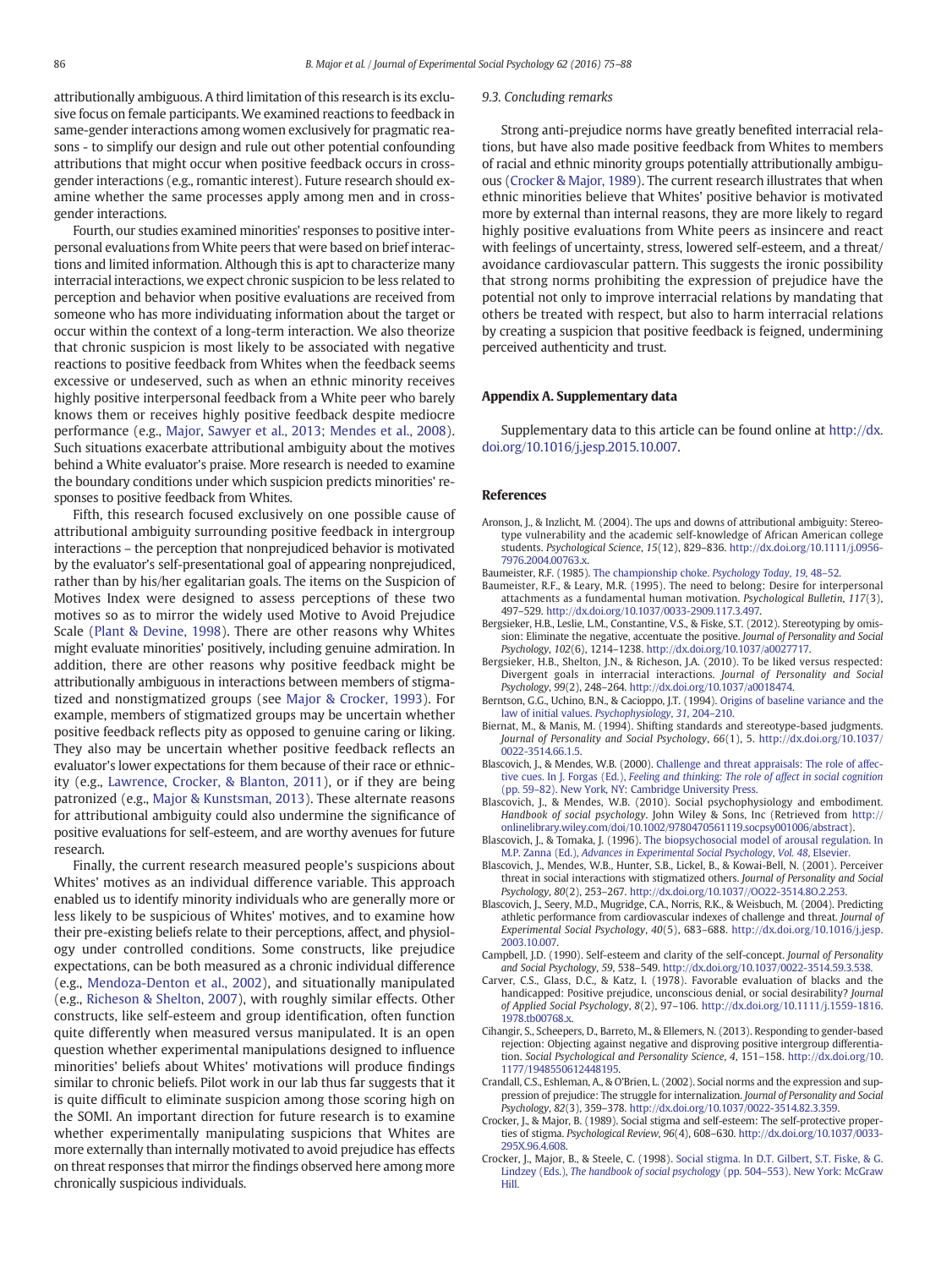- <span id="page-12-0"></span>Crocker, J., Voelkl, K., Testa, M., & Major, B. (1991). Social stigma: The affective consequences of attributional ambiguity. Journal of Personality and Social Psychology, 60(2), 218–228. http://dx.doi.org/[10.1037//0022-3514.60.2.218](http://dx.doi.org/10.1037//0022-3514.60.2.218).
- Croft, A., & Schmader, T. (2012). The feedback withholding bias: Minority students do not receive critical feedback from evaluators concerned about appearing racist. Journal of Experimental Social Psychology, 48(5), 1139–1144. http://dx.doi.org[/10.1016/j.jesp.](http://dx.doi.org/10.1016/j.jesp.2012.04.010) [2012.04.010](http://dx.doi.org/10.1016/j.jesp.2012.04.010).
- Crosby, J.R., & Monin, B. (2007). Failure to warn: How student race affects warnings of potential academic difficulty. Journal of Experimental Social Psychology, 43(3), 663–670. http://dx.doi.org[/10.1016/j.jesp.2006.06.007.](http://dx.doi.org/10.1016/j.jesp.2006.06.007)
- de Wit, F.R.C., Scheepers, D., & Jehn, K.A. (2012). Cardiovascular reactivity and resistance to opposing viewpoints during intragroup conflict. Psychophysiology, 49, 1691–1699. http://dx.doi.org[/10.1111/j.1469-8986.2012.01456.x.](http://dx.doi.org/10.1111/j.1469-8986.2012.01456.x)
- Devine, P.G. (1989). Stereotypes and prejudice: Their automatic and controlled components. Journal of Personality and Social Psychology, 56(1), 5–18. http://dx.doi.org/[10.](http://dx.doi.org/10.1037/0022-3514.56.1.5) [1037/0022-3514.56.1.5](http://dx.doi.org/10.1037/0022-3514.56.1.5)
- Dover, T.L., Major, B., Kunstman, J.W., & Sawyer, P.J. (2015). Does unfairness feel different if it can be linked to group membership? Cognitive, affective, behavioral and physiological implications of discrimination and unfairness. Journal of Experimental Social Psychology, 56, 96–103. http://dx.doi.org[/10.1016/j.jesp.2014.09.003.](http://dx.doi.org/10.1016/j.jesp.2014.09.003)
- Dovidio, J.F., Gaertner, S.L., Kawakami, K., & Hodson, G. (2002). Why can't we just get along? Interpersonal biases and interracial distrust. Cultural Diversity and Ethnic Minority Psychology, 8(2), 88–102. http://dx.doi.org[/10.1037//1099-9809.8.2.88.](http://dx.doi.org/10.1037//1099-9809.8.2.88)
- Dovidio, J.F., Kawakami, K., & Gaertner, S.L. (2002). Implicit and explicit prejudice and interracial interaction. Journal of Personality and Social Psychology, 82(1), 62–68. http:// dx.doi.org/[10.1037/0022-3514.82.1](http://dx.doi.org/10.1037/0022-3514.82.1).
- Downey, G., & Feldman, S.I. (1996). Implications of rejection sensitivity for intimate relationships. Journal of Personality and Social Psychology, 70(6), 1327–1343. http:// dx.doi.org/[10.1037/0022-3514.70.6.1327.](http://dx.doi.org/10.1037/0022-3514.70.6.1327)
- Faul, F., Erdfelder, E., Lang, A.G., & Buchner, A. (2007). G\*Power 3: A flexible statistical power analysis program for the social, behavioral, and biomedical sciences. Behavior Research Methods, 39, 175–191. http://dx.doi.org[/10.3758/](http://dx.doi.org/10.3758/BF03193146) [BF03193146](http://dx.doi.org/10.3758/BF03193146).
- Fein, S., & Hilton, J.L. (1994). Judging others in the shadow of suspicion. Motivation and Emotion, 18(2), 167–198. http://dx.doi.org[/10.1007/BF02249398.](http://dx.doi.org/10.1007/BF02249398)
- Fein, S., & Spencer, S.J. (1997). Prejudice as self-image maintenance: Affirming the self through derogating others. Journal of Personality and Social Psychology, 73(1), 31. http://dx.doi.org[/10.1037/0022-3514.73.1.31.](http://dx.doi.org/10.1037/0022-3514.73.1.31)
- Fiske, S.T., & Taylor, S.E. (1991). Social cognition. [New York: McGraw-Hill.](http://refhub.elsevier.com/S0022-1031(15)30007-X/rf0155)
- Harber, K.D. (1998). Feedback to minorities: Evidence of a positivity bias. Journal of Personality and Social Psychology, 74(3), 622–628. http://dx.doi.org/[10.1037/0022-](http://dx.doi.org/10.1037/0022-3514.74.3.622) [3514.74.3.622](http://dx.doi.org/10.1037/0022-3514.74.3.622).
- Harber, K.D. (2004). The positive feedback bias as a response to out-group unfriendliness. Journal of Applied Social Psychology, 34(11), 2272–2297. http://dx.doi.org[/10.1111/j.](http://dx.doi.org/10.1111/j.1559-1816.2004.tb01977.x) [1559-1816.2004.tb01977.x.](http://dx.doi.org/10.1111/j.1559-1816.2004.tb01977.x)
- Heatherton, T.F., & Polivy, J. (1991). Development and validation of a scale for measuring state self-esteem. Journal of Personality and Social Psychology, 60(6), 895–910. http:// dx.doi.org/[10.1037/0022-3514.60.6.895](http://dx.doi.org/10.1037/0022-3514.60.6.895).
- Hilton, J.L., Fein, S., & Miller, D.T. (1993). Suspicion and dispositional inference. Personality and Social Psychology Bulletin, 19(5), 501–512. http://dx.doi.org[/10.1177/](http://dx.doi.org/10.1177/0146167293195003) [0146167293195003](http://dx.doi.org/10.1177/0146167293195003).
- Hogg, M.A. (2007). Uncertainty Identity theory. Advances in Experimental Social Psychology, 39, 69–126. http://dx.doi.org[/10.1016/S0065-2601\(06\)39002-8.](http://dx.doi.org/10.1016/S0065-2601(06)39002-8)
- Hoyt, C.L., Aguilar, L., Kaiser, C.R., Blascovich, J., & Lee, K. (2007). The self-protective and undermining effects of attributional ambiguity. Journal of Experimental Social Psychology, 43(6), 884–893. http://dx.doi.org/[10.1016/j.jesp.2006.10.013](http://dx.doi.org/10.1016/j.jesp.2006.10.013).
- Johns, M., Inzlicht, M., & Schmader, T. (2008). Stereotype threat and executive resource depletion: Examining the influence of emotion regulation. Journal of Experimental Psychology: General, 137(4), 691–705. http://dx.doi.org/[10.1037/a0013834.](http://dx.doi.org/10.1037/a0013834)
- Kunstman, J.W., Plant, E.A., Zielaskowski, K., & LaCosse, J. (2013). Feeling in with the outgroup: Outgroup acceptance and the internalization of the motivation to respond without prejudice. Journal of Personality and Social Psychology, 105(3), 443–457. http://dx.doi.org[/10.1037/a0033082](http://dx.doi.org/10.1037/a0033082).
- Kunstman, J.W., Tuscherer, T., & Trawalter, S. (2015). [What lies beneath? Minority-group](http://refhub.elsevier.com/S0022-1031(15)30007-X/rf0225) [members' suspicion of whites' egalitarian motivation predicts recognition of whites'](http://refhub.elsevier.com/S0022-1031(15)30007-X/rf0225) smiles. [\(Manuscript under review\).](http://refhub.elsevier.com/S0022-1031(15)30007-X/rf0225)
- LaCosse, J., Tuscherer, T., Kunstman, J.W., Plant, E.A., Trawalter, S., & Major, B. (2015). Suspicion of white people's motives predicts accurate detection of external motivation to respond without prejudice. Journal of Experimental Social Psychology, 61, 1–4. http:// dx.doi.org/[10.1016/j.jesp.2015.06.003](http://dx.doi.org/10.1016/j.jesp.2015.06.003).
- Lawrence, J.S., Crocker, J., & Blanton, H. (2011). Stigmatized and dominant cultural groups differently interpret positive feedback. Journal of Cross-Cultural Psychology, 42, 165–169. http://dx.doi.org[/10.1177/0022022110383569](http://dx.doi.org/10.1177/0022022110383569).
- Leary, M.R., Tambor, E.S., Terdal, S.K., & Downs, D.L. (1995). Self-esteem as an interpersonal monitor: The sociometer hypothesis. Journal of Personality and Social Psychology, 68(3), 518–530. http://dx.doi.org[/10.1037/0022-3514.68.3.518](http://dx.doi.org/10.1037/0022-3514.68.3.518).
- Lupien, S.P., Seery, M.D., & Almonte, J.L. (2012). Unstable high self-esteem and the eliciting conditions of self-doubt. Journal of Experimental Social Psychology, 48, 762–765. http://dx.doi.org[/10.1016/j.jesp.2012.01.009](http://dx.doi.org/10.1016/j.jesp.2012.01.009).
- Major, B., & Kunstsman, J.W. (2013). [Suspicion in interracial interactions: Using measures](http://refhub.elsevier.com/S0022-1031(15)30007-X/rf0260) [of cardiovascular reactivity to index threat. In B. Derks, D. Scheepers, & N. Ellemers](http://refhub.elsevier.com/S0022-1031(15)30007-X/rf0260) (Eds.), [The neuroscience of prejudice and intergroup relations](http://refhub.elsevier.com/S0022-1031(15)30007-X/rf0260) (pp. 316–333). New [York, NY: Psychology Press.](http://refhub.elsevier.com/S0022-1031(15)30007-X/rf0260)
- Major, B., & Crocker, J. (1993). [Social stigma: The consequences of attributional ambiguity.](http://refhub.elsevier.com/S0022-1031(15)30007-X/rf0265) [In D. Mackie, & D. Hamilton \(Eds.\),](http://refhub.elsevier.com/S0022-1031(15)30007-X/rf0265) Affect, cognition and stereotyping (pp. 345–370). [San Diego: Academic Press.](http://refhub.elsevier.com/S0022-1031(15)30007-X/rf0265)
- Major, B., Mendes, W.B., & Dovidio, J.F. (2013). Intergroup relations and health disparities: A social psychological perspective. Health Psychology, 32(5), 514–524. http://dx.doi. org[/10.1037/a0030358.](http://dx.doi.org/10.1037/a0030358)
- Major, B., Quinton, W.J., & McCoy, S.K. (2002). [Antecedents and consequences of attribu](http://refhub.elsevier.com/S0022-1031(15)30007-X/rf0275)[tions to discrimination: Theoretical and empirical advances. In M.P. Zanna \(Ed.\),](http://refhub.elsevier.com/S0022-1031(15)30007-X/rf0275) [Advances in experimental social psychology. 34](http://refhub.elsevier.com/S0022-1031(15)30007-X/rf0275). (pp. 251–330). San Diego, CA: Academic [Press.](http://refhub.elsevier.com/S0022-1031(15)30007-X/rf0275)
- Major, B., Sawyer, P.J., & Kunstman, J.W. (2013). Minority perceptions of whites' motives for responding without prejudice: The perceived internal and external motivation to avoid prejudice scales. Personality and Social Psychology Bulletin, 39(3), 401–414. http://dx.doi.org[/10.1177/0146167213475367](http://dx.doi.org/10.1177/0146167213475367).
- Major, B., Gramzow, R.H., McCoy, S., Levin, S., Schmader, T., & Sidanius, J. (2002). Perceiving personal discrimination: The role of group status and legitimizing ideology. Journal of Personality and Social Psychology, 82(3), 269–282. http://dx.doi.org/[10.](http://dx.doi.org/10.1037//0022-3514.82.3.269) [1037//0022-3514.82.3.269](http://dx.doi.org/10.1037//0022-3514.82.3.269).
- Major, B., Kaiser, C.R., O'Brien, L.T., & McCoy, S.K. (2007). Perceived discrimination as worldview threat or worldview confirmation: Implications for self-esteem. Journal of Personality and Social Psychology, 92(2), 1068–1086. http://dx.doi.org/[10.1037/](http://dx.doi.org/10.1037/0022-3514.92.6.1068) [0022-3514.92.6.1068](http://dx.doi.org/10.1037/0022-3514.92.6.1068).
- Mendes, W.B., & Koslov, K. (2013). Brittle smiles: Positive biases toward stigmatized and outgroup targets. Journal of Experimental Psychology: Generalhttp://dx.doi.org/[10.](http://dx.doi.org/10.1037/a0029663) [1037/a0029663.](http://dx.doi.org/10.1037/a0029663)
- Mendes, W.B., Blascovich, J., Hunter, S.B., Lickel, B., & Jost, J.T. (2007). Threatened by the unexpected: Physiological responses during social interactions with expectancyviolating partners. Journal of Personality and Social Psychology, 92(4), 698–716. http://dx.doi.org[/10.1037/0022-3514.92.4.698.](http://dx.doi.org/10.1037/0022-3514.92.4.698)
- Mendes, W.B., Major, B., McCoy, S., & Blascovich, J. (2008). How attributional ambiguity shapes physiological and emotional responses to social rejection and acceptance. Journal of Personality and Social Psychology, 94(2), 278–279. http://dx.doi.org/[10.](http://dx.doi.org/10.1037/0022-3514.94.2.278) [1037/0022-3514.94.2.278](http://dx.doi.org/10.1037/0022-3514.94.2.278).
- Mendes, W.B., Reis, H.T., Seery, M.D., & Blascovich, J. (2003). Cardiovascular correlates of emotional expression and suppression: Do content and gender context matter? Journal of Personality and Social Psychology, 84(4), 771–792. http://dx.doi.org/[10.](http://dx.doi.org/10.1037/0022-3514.84.4.771) [1037/0022-3514.84.4.771](http://dx.doi.org/10.1037/0022-3514.84.4.771).
- Mendoza-Denton, R., Downey, G., Purdie, V.J., Davis, A., & Pietrzak, J. (2002). Sensitivity to status-based rejection: Implications for African American students' college experience. Journal of Personality and Social Psychology, 83(4), 896–918. http://dx.doi.org/ [10.1037//0022-3514.83.4.896.](http://dx.doi.org/10.1037//0022-3514.83.4.896)
- Moore, L.J., Vine, S.J., Wilson, M.R., & Freeman, P. (2012). The effect of challenge and threat states on performance: An examination of potential mechanisms. Psychophysiology, 49, 1417–1425. http://dx.doi.org/[10.1111/j.1469-8986.2012.01449.x.](http://dx.doi.org/10.1111/j.1469-8986.2012.01449.x)
- Norton, M.I., Sommers, S.R., Apfelbaum, E.P., Pura, N., & Ariely, D. (2006). Color blindness and interracial interaction playing the political correctness game. Psychological Science, 17(11), 949–953. http://dx.doi.org[/10.1111/j.1467-9280.](http://dx.doi.org/10.1111/j.1467-9280.2006.01810.x) [2006.01810.x.](http://dx.doi.org/10.1111/j.1467-9280.2006.01810.x)
- Pinel, E.C. (1999). Stigma consciousness: The psychological legacy of social stereotypes. Journal of Personality and Social Psychology, 76(1), 114–128. http://dx.doi.org/[10.](http://dx.doi.org/10.1037/0022-3514.76.1.114) [1037/0022-3514.76.1.114](http://dx.doi.org/10.1037/0022-3514.76.1.114).
- Plant, E.A., & Devine, P.G. (1998). Internal and external motivation to respond without prejudice. Journal of Personality and Social Psychology, 75(3), 811–832. http://dx.doi. org[/10.1037/0022-3514.75.3.811](http://dx.doi.org/10.1037/0022-3514.75.3.811).
- Plant, E.A., Devine, P.G., & Peruche, M.B. (2010). Routes to positive interracial interactions: Approaching egalitarianism or avoiding prejudice. Personality and Social Psychology Bulletin, 36(9), 1135–1147. http://dx.doi.org[/10.1177/0146167210378018](http://dx.doi.org/10.1177/0146167210378018).
- Richeson, J.A., & Shelton, J.N. (2007). Negotiating interracial interactions: Costs, consequences, and possibilities. Current Directions in Psychological Science, 16(6), 316–320. http://dx.doi.org/[10.1111/j.1467-8721.2007.00528.x.](http://dx.doi.org/10.1111/j.1467-8721.2007.00528.x)
- Rosenthal, R., & Rosnow, R.L. (1991). [Essentials of behavioral research: Methods and data](http://refhub.elsevier.com/S0022-1031(15)30007-X/rf0360) analysis. [New York: McGraw-Hill Humanities Social.](http://refhub.elsevier.com/S0022-1031(15)30007-X/rf0360)
- Scheepers, D., de Wit, F., Ellemers, N., & Sassenberg, K. (2012). Social power makes the heart work more efficiently: Evidence from cardiovascular markers of challenge and threat. Journal of Experimental Social Psychology, 48, 371–374. http://dx.doi.org/ [10.1016/j.jesp.2011.06.014](http://dx.doi.org/10.1016/j.jesp.2011.06.014).
- Seery, M.D., Leo, R.J., Lupien, S.P., Kondrak, C.L., & Almonte, J.L. (2013). An upside to adversity? Moderate cumulative lifetime adversity is associated with resilient responses in the face of controlled stressors. Psychological Science, 24, 1181–1189. http://dx.doi. org[/10.1177/0956797612469210.](http://dx.doi.org/10.1177/0956797612469210)
- Shelton, J.N. (2003). Interpersonal concerns in social encounters between majority and minority group members. Group Processes and Intergroup Relations, 6(2), 171-185. http://dx.doi.org[/10.1177/1368430203006002003.](http://dx.doi.org/10.1177/1368430203006002003)
- Shelton, J.N., Richeson, J.A., & Salvatore, J. (2005). Expecting to be the target of prejudice: Implications for interethnic interactions. Personality and Social Psychology Bulletin, 31(9), 1189–1202. http://dx.doi.org/[10.1177/0146167205274894](http://dx.doi.org/10.1177/0146167205274894).
- Sherwood, A., Allen, M.T., Fahrenberg, J., Kelsey, R.M., Lovallo, W.R., & van Doornen, L.J.P. (1990). Methodological guidelines for impedence cardiography. Psychophysiology, 27, 1–23. http://dx.doi.org/[10.1111/j.1469-8986.1990.tb02171.x](http://dx.doi.org/10.1111/j.1469-8986.1990.tb02171.x).
- Sorrentino, R.M., & Roney, C.J.R. (1986). Uncertainty orientation, achievement-related motivation, and task diagnosticity as determinants of task performance. Social Cognition, 4(4), 420–436. http://dx.doi.org[/10.1521/soco.1986.4.4.420](http://dx.doi.org/10.1521/soco.1986.4.4.420).
- Taylor, S.E., & Brown, J.D. (1988). Illusion and well-being: A social psychological perspective on mental health. Psychological Bulletin, 103(2), 193–210. http://dx.doi.org/[10.](http://dx.doi.org/10.1037/0033-2909.103.2.193) [1037/0033-2909.103.2.193.](http://dx.doi.org/10.1037/0033-2909.103.2.193)
- Townsend, S.S.M., Major, B., Sawyer, P.J., & Mendes, W.B. (2010). Can the absence of prejudice be more threatening than its presence? It depends on one's worldview. Journal of Personality and Social Psychology, 99(6), 933–947. http://dx.doi.org[/10.1037/](http://dx.doi.org/10.1037/a0020434) [a0020434](http://dx.doi.org/10.1037/a0020434).